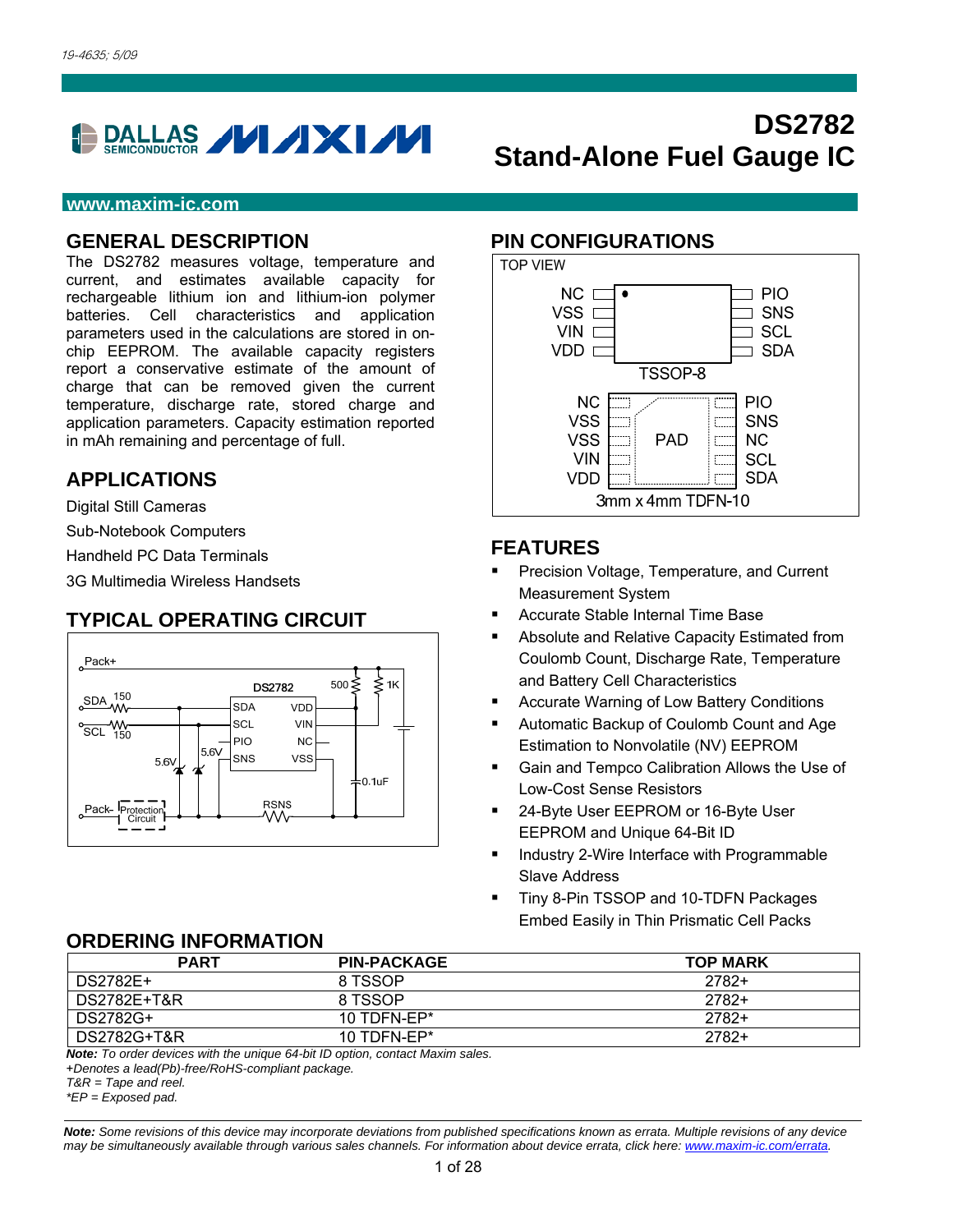## **ABSOLUTE MAXIMUM RATINGS**

Operating Temperature Range

Voltage Range on Any Pin Relative to  $V_{SS}$ <br>Voltage Range on  $V_{IN}$  Relative to  $V_{SS}$ <br>Voltage Range on  $V_{IN}$  Relative to  $V_{SS}$ Voltage Range on  $V_{IN}$  Relative to  $V_{SS}$ <br>Operating Temperature Range  $-40^{\circ}$ C to  $+85^{\circ}$ C Storage Temperature Range  $-55^{\circ}$ C to +125°C Soldering Temperature **Refer to the IPC/JEDEC J-STD-020 Specification**.

*Stresses beyond those listed under "Absolute Maximum Ratings" may cause permanent damage to the device. These are stress ratings only, and functional operation of the device at these or any other conditions beyond those indicated in the operational sections of the specifications is not implied. Exposure to the absolute maximum rating conditions for extended periods may affect device reliability.* 

## **RECOMMENDED DC OPERATING CHARACTERISTICS**

(V<sub>DD</sub> = 2.5V to 4.5V; T<sub>A</sub> = -20°C to +70°C, unless otherwise noted. Typical values are at T<sub>A</sub> = +25°C.)

| <b>PARAMETER</b>       | <b>SYMBOL</b>   | <b>CONDITIONS</b> | <b>MIN</b> | <b>TYP</b> | <b>MAX</b> | <b>UNITS</b> |
|------------------------|-----------------|-------------------|------------|------------|------------|--------------|
| Supply Voltage         | V <sub>DD</sub> | (Note 1)          | $+2.5$     |            | $+4.5$     |              |
| SCL, VIN Voltage Range |                 | (Note 1)          | $-0.3$     |            | $+4.5$     |              |
| SDA, PIO Voltage Range |                 | (Note 1)          | -0.3       |            | $+5.5$     |              |

### **DC ELECTRICAL CHARACTERISTICS**

( $V_{DD}$  = 2.5V to 4.5V; T<sub>A</sub> = -20°C to +70°C, unless otherwise noted. Typical values are at T<sub>A</sub> = +25°C.)

| <b>PARAMETER</b>                   | <b>SYMBOL</b>             | <b>CONDITIONS</b>                           | <b>MIN</b> | <b>TYP</b> | <b>MAX</b> | <b>UNITS</b> |
|------------------------------------|---------------------------|---------------------------------------------|------------|------------|------------|--------------|
| <b>ACTIVE Current</b>              | <b>LACTIVE</b>            | $2.5V ≤ V_{DD} ≤ 4.2V$                      |            | 65         | 95         | μA           |
|                                    |                           |                                             |            |            | 105        |              |
| <b>SLEEP Mode Current</b>          | <b>I</b> SLEEP            | $2.5V ≤ V_{DD} ≤ 4.2V$                      |            | 1          | 3          | μA           |
| Input Logic-High:<br>SDA, SCL, PIO | $V_{\text{IH}}$           | (Note 1)                                    | 1.5        |            |            | V            |
| Input Logic-Low:<br>SDA, SCL, PIO  | $V_{IL}$                  | (Note 1)                                    |            |            | 0.6        | V            |
| Output Logic-Low:<br>SDA, PIO      | $V_{OL}$                  | $I_{OL}$ = 4mA (Note 1)                     |            |            | 0.4        | V            |
| Pulldown Current:<br>SDA, SCL, PIO | I <sub>PD</sub>           | $V_{SDA}$ , $V_{SCL}$ , $V_{PIO}$ =<br>0.4V |            | 0.2        |            | μA           |
| V <sub>IN</sub> Input Resistance   | $R_{\text{IN}}$           |                                             | 15         |            |            | MΩ           |
| Bus Low to Sleep Time              | <b>t</b> <sub>SLEEP</sub> | SDA, SCL < $V_{II}$<br>(Note 2)             |            |            | 2.2        | s            |
| Undervoltage SLEEP<br>Threshold    | $V_{SLEEP}$               | (Note 1)                                    | 2.40       | 2.45       | 2.50       | V            |

## **ELECTRICAL CHARACTERISTICS: TEMPERATURE, VOLTAGE, CURRENT**

(V<sub>CC</sub> = 2.5V to 4.5V; T<sub>A</sub> = -20°C to +70°C, unless otherwise noted. Typical values are at T<sub>A</sub> = +25°C.)

| <b>PARAMETER</b>              | <b>SYMBOL</b>                | <b>CONDITIONS</b> | <b>MIN</b> | <b>TYP</b> | <b>MAX</b> | <b>UNITS</b> |
|-------------------------------|------------------------------|-------------------|------------|------------|------------|--------------|
| <b>Temperature Resolution</b> | $\mathsf{T}_{\textsf{LSB}}$  |                   |            | 0.125      |            | $^{\circ}C$  |
| Temperature Error             | ${\mathsf T}_{\textsf{ERR}}$ |                   |            |            | ±3         | $^{\circ}C$  |
| <b>Voltage Resolution</b>     | $V_{LSB}$                    |                   |            | 4.88       |            | mV           |
| Voltage Full-Scale            | $V_{FS}$                     |                   | 0          |            | 4.5        | V            |
| <b>Voltage Error</b>          | <b>V<sub>ERR</sub></b>       |                   |            |            | ±50        | mV           |
| <b>Current Resolution</b>     | $I_{LSB}$                    |                   |            | 1.56       |            | μV           |
| <b>Current Full-Scale</b>     | $I_{FS}$                     |                   |            |            | ±51.2      | mV           |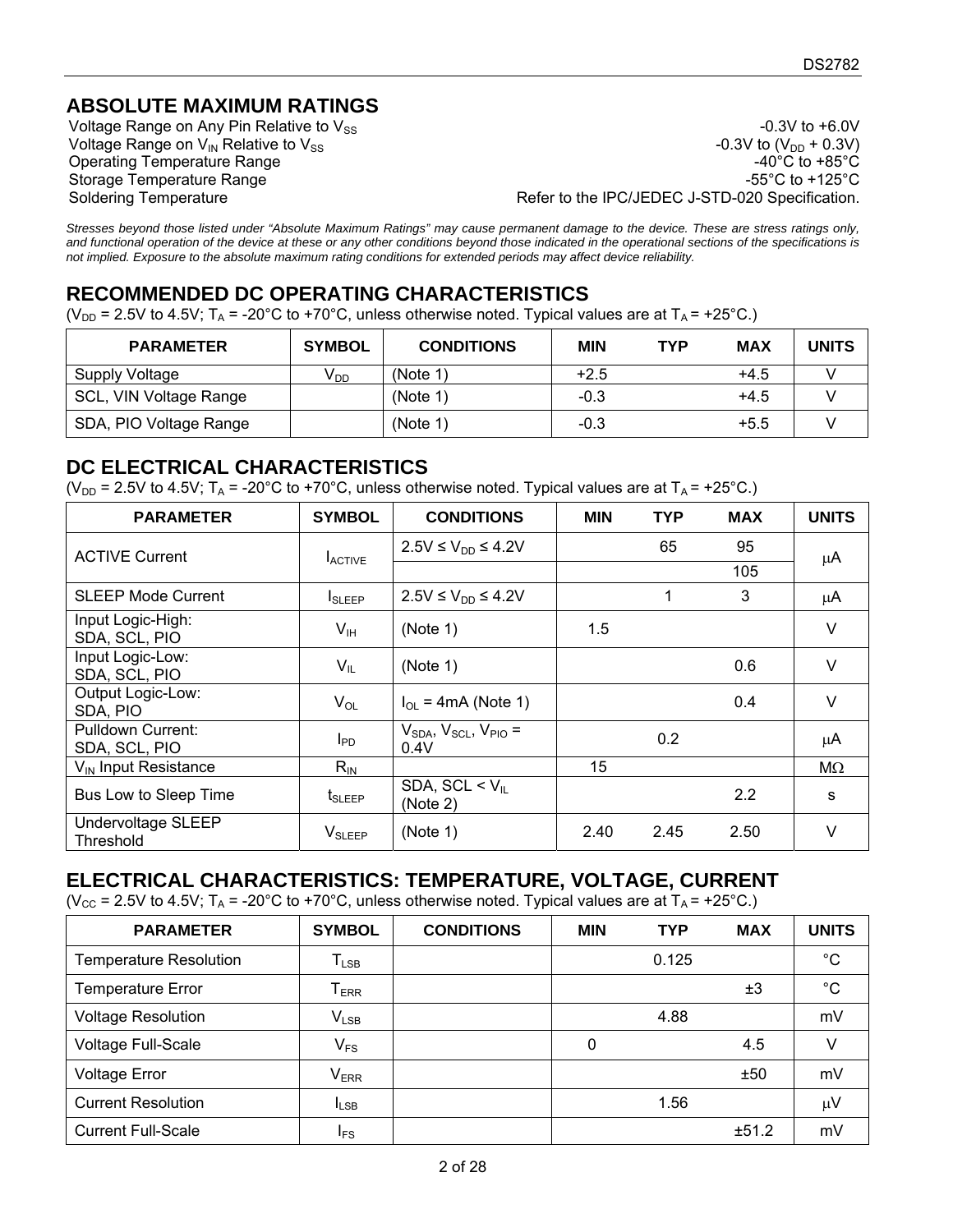| <b>PARAMETER</b>                  | <b>SYMBOL</b>            | <b>CONDITIONS</b>                                                                                                             | <b>MIN</b> | <b>TYP</b> | <b>MAX</b> | <b>UNITS</b>      |
|-----------------------------------|--------------------------|-------------------------------------------------------------------------------------------------------------------------------|------------|------------|------------|-------------------|
| <b>Current Gain Error</b>         | <b>I</b> GERR            | (Note 3)                                                                                                                      |            |            | ±1         | % Full-<br>Scale  |
| <b>Current Offset Error</b>       | <b>I</b> OERR            | $0^{\circ}C \leq T_A \leq +70^{\circ}C$ ,<br>$2.5V ≤ V_{DD} ≤ 4.2V$<br>(Note 5)                                               | $-7.82$    |            | $+12.5$    | $\mu$ V           |
| <b>Accumulated Current Offset</b> | <b>QOERR</b>             | $0^{\circ}C \leq T_A \leq +70^{\circ}C$ ,<br>$2.5V \leq V_{DD} \leq 4.2V$<br>$V_{\text{SNS}} = V_{\text{SS}}$<br>(Notes 4, 5) | $-188$     |            | $+0$       | $\mu$ Vhr/<br>day |
|                                   |                          | $V_{DD} = 3.8V,$<br>$T_A$ = +25°C                                                                                             |            |            | ±1         |                   |
| Time-Base Error                   | $t_{\tiny \textsf{ERR}}$ | $0^{\circ}C \leq T_A \leq +70^{\circ}C$ ,<br>$2.5V \leq VDD \leq 4.2V$                                                        |            |            | ±2         | $\%$              |
|                                   |                          |                                                                                                                               |            |            | ±3         |                   |

## **ELECTRICAL CHARACTERISTICS: 2-WIRE INTERFACE**

| $(2.5V \le V_{DD} \le 4.5V, T_A = -20°C$ to +70°C.) |
|-----------------------------------------------------|
|                                                     |

| <b>PARAMETER</b>                                        | <b>SYMBOL</b>                                                      | <b>CONDITIONS</b> | <b>MIN</b>         | <b>TYP</b> | <b>MAX</b> | <b>UNITS</b> |
|---------------------------------------------------------|--------------------------------------------------------------------|-------------------|--------------------|------------|------------|--------------|
| <b>SCL Clock Frequency</b>                              | $\mathsf{f}_{\mathsf{SCL}}$                                        | (Note 6)          | $\Omega$           |            | 400        | <b>kHz</b>   |
| Bus Free Time Between a<br>STOP and START Condition     | $\mathfrak{t}_{\texttt{BUF}}$                                      |                   | 1.3                |            |            | $\mu$ s      |
| Hold Time (Repeated)<br><b>START Condition</b>          | $\mathsf{t}_{\texttt{HD:STA}}$                                     | (Note 7)          | 0.6                |            |            | μS           |
| Low Period of SCL Clock                                 | $t_{LOW}$                                                          |                   | 1.3                |            |            | μS           |
| High Period of SCL Clock                                | $\mathfrak{t}_{\scriptscriptstyle\mathsf{HIGH}}$                   |                   | 0.6                |            |            | μS           |
| Setup Time for a Repeated<br><b>START Condition</b>     | $\textnormal{t}_{\textnormal{\scriptsize SU:STA}}$                 |                   | 0.6                |            |            | μS           |
| Data Hold Time                                          | $t_{HD:DAT}$                                                       | (Note 8, 9)       | 0                  |            | 0.9        | μS           |
| Data Setup Time                                         | $\mathsf{t}_{\scriptscriptstyle\mathsf{S}\mathsf{U}:\mathsf{DAT}}$ | (Note 8)          | 100                |            |            | ns           |
| Rise Time of Both SDA and<br><b>SCL Signals</b>         | $t_{\rm R}$                                                        |                   | $20 +$<br>$0.1C_B$ |            | 300        | ns           |
| Fall Time of Both SDA and<br><b>SCL Signals</b>         | $t_{\rm F}$                                                        |                   | $20 +$<br>$0.1C_B$ |            | 300        | ns           |
| Setup Time for STOP<br>Condition                        | $\rm t_{\scriptscriptstyle SU:STO}$                                |                   | 0.6                |            |            | μS           |
| <b>Spike Pulse Widths</b><br>Suppressed by Input Filter | $\mathfrak{t}_{\text{SP}}$                                         | (Note 10)         | $\mathbf 0$        |            | 50         | ns           |
| Capacitive Load for Each Bus<br>Line                    | $C_B$                                                              | (Note 11)         |                    |            | 400        | pF           |
| SCL, SDA Input Capacitance                              | $C_{\text{BIN}}$                                                   |                   |                    |            | 60         | pF           |

## **EEPROM RELIABILITY SPECIFICATION**

(V<sub>CC</sub> = 2.5V to 4.5V; T<sub>A</sub> = -20°C to +70°C, unless otherwise noted. Typical values are at T<sub>A</sub> = +25°C.)

| <b>PARAMETER</b>             | <b>SYMBOL</b>               | <b>CONDITIONS</b> | <b>MIN</b> | TYP | MAX | <b>UNITS</b> |
|------------------------------|-----------------------------|-------------------|------------|-----|-----|--------------|
| <b>EEPROM Copy Time</b>      | <b>LEEC</b>                 |                   |            |     | 10  | ms           |
| <b>EEPROM Copy Endurance</b> | $\mathsf{N}_{\mathsf{EEC}}$ | $T_A$ = +50°C     | 50,000     |     |     | cycles       |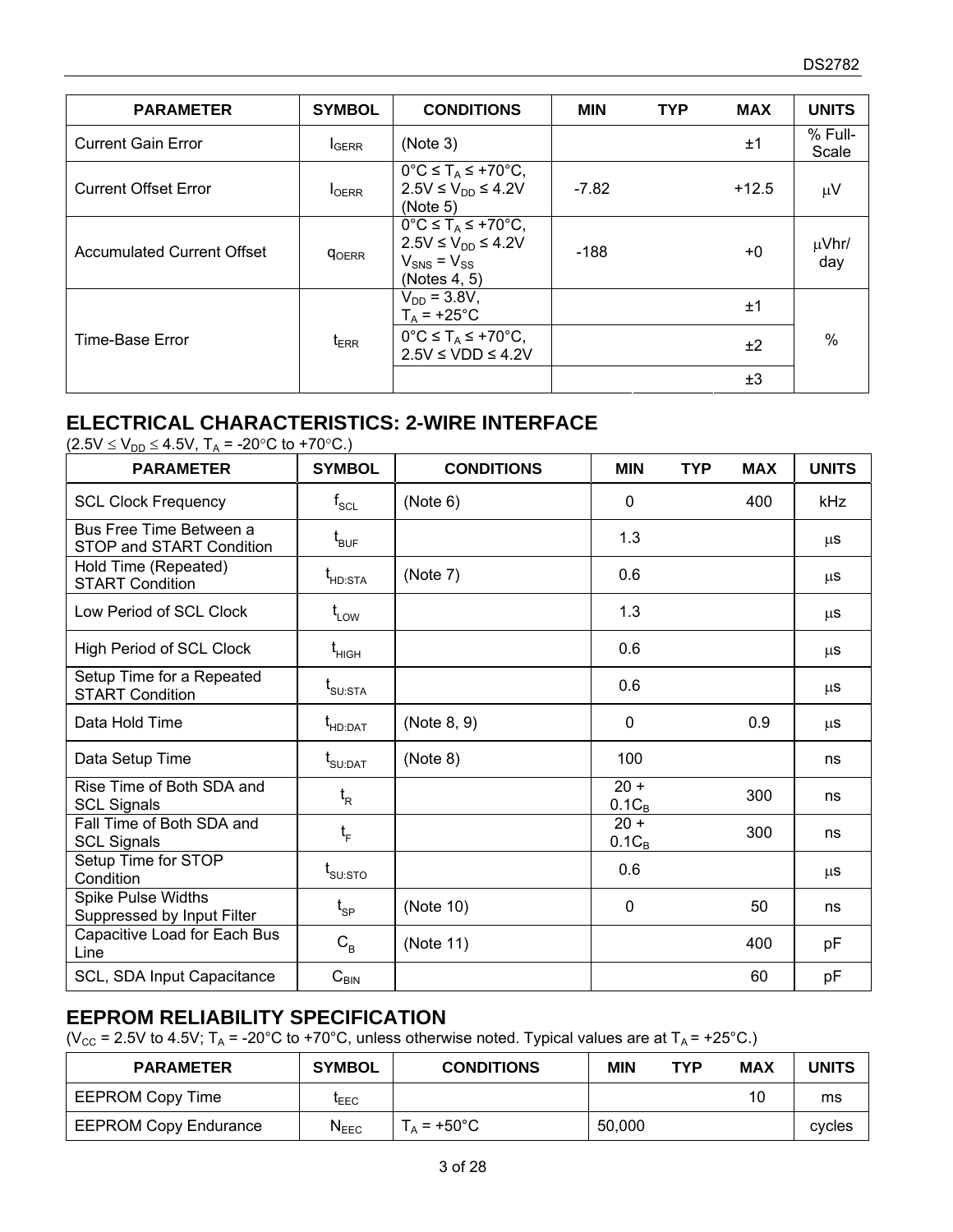- **Note 1:** All voltages are referenced to V<sub>SS</sub>.
- **Note 2:** To properly enter sleep mode the application should hold the bus low for longer than the maximum t<sub>SLEEP</sub>.
- **Note 3:** Factory calibrated accuracy. Higher accuracy can be achieved by in-system calibration by the user.
- **Note 4:** Accumulation bias register set to 00h.
- **Note 5:** Parameters guaranteed by design.
- **Note 6:** Timing must be fast enough to prevent the DS2782 from entering sleep mode due to bus low for period > t<sub>SLEEP</sub>.
- **Note 7:** f<sub>SCL</sub> must meet the minimum clock low time plus the rise/fall times.
- **Note 8:** The maximum t<sub>HD:DAT</sub> has only to be met if the device does not stretch the LOW period (t<sub>LOW</sub>) of the SCL signal.
- **Note 9:** This device internally provides a hold time of at least 300 ns for the SDA signal (referred to the VIHmin of the SCL signal) to bridge the undefined region of the falling edge of SCL.
- **Note 10:** Filters on SDA and SCL suppress noise spikes at the input buffers and delay the sampling instant.
- **Note 11:**  $C_B$  total capacitance of one bus line in pF.



## **Figure 1. I<sup>2</sup> C Bus Timing Diagram**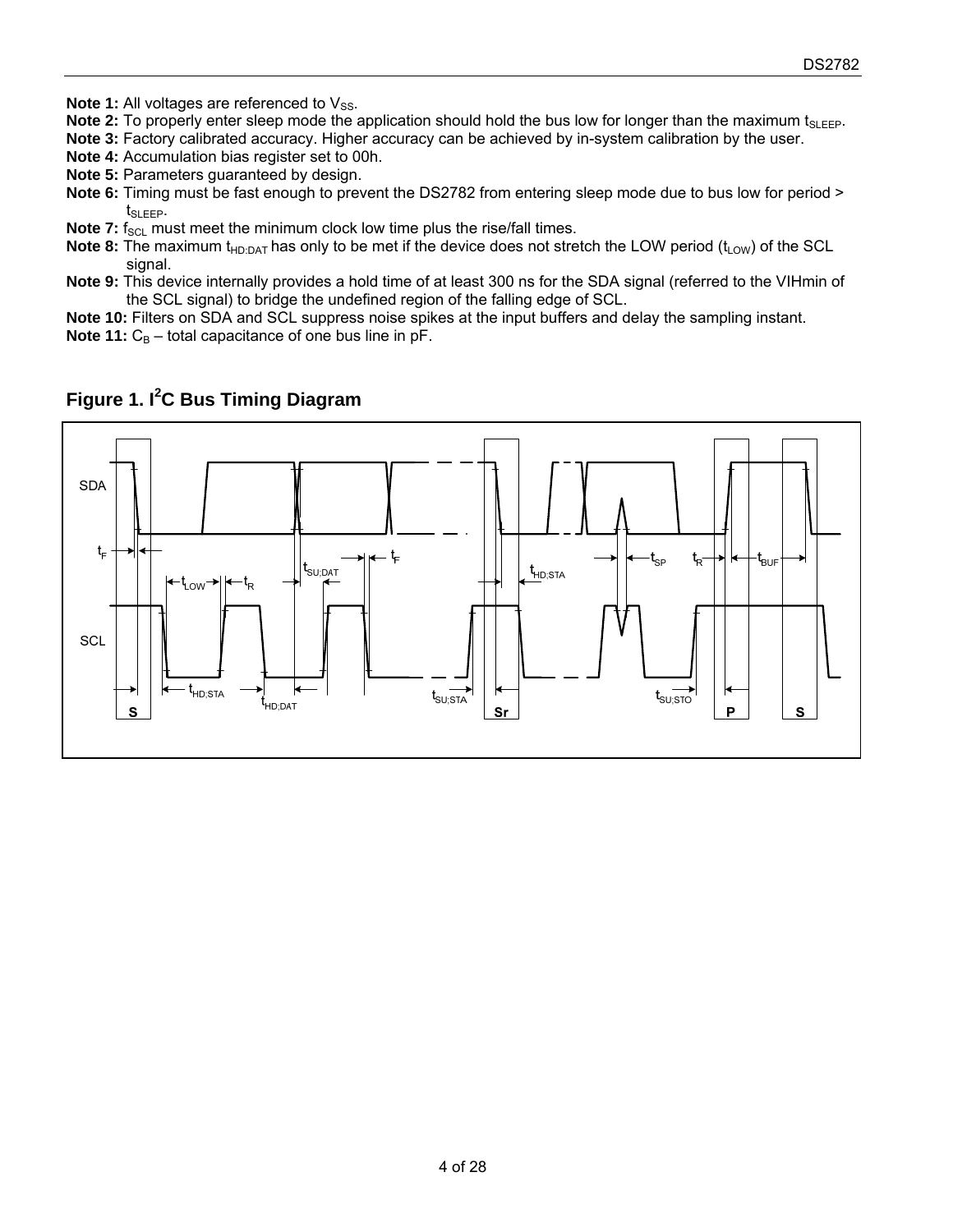## **PIN DESCRIPTION**

|                | <b>PIN</b>     |             |                                                                                                                                                                                                            |
|----------------|----------------|-------------|------------------------------------------------------------------------------------------------------------------------------------------------------------------------------------------------------------|
| <b>TSSOP</b>   | <b>TDFN-EP</b> | <b>NAME</b> | <b>FUNCTION</b>                                                                                                                                                                                            |
| 1              |                | N.C.        | Not Connected. Pin not connected internally, float or connect to VSS.                                                                                                                                      |
| 2              | 2, 3           | <b>VSS</b>  | Device Ground. Connect directly to the negative terminal of the battery<br>cell. Connect the sense resistor between VSS and SNS.                                                                           |
| 3              | 4              | <b>VIN</b>  | Voltage Sense Input. The voltage of the battery cell is monitored through<br>this input pin.                                                                                                               |
| $\overline{4}$ | 5              | $V_{DD}$    | <b>Power-Supply Input.</b> Connect to the positive terminal of the battery cell<br>through a decoupling network.                                                                                           |
| 5              | 6              | <b>SDA</b>  | Serial Data Input/Output. 2-Wire data line. Open-drain output driver.<br>Connect this pin to the DATA terminal of the battery pack. Pin has an<br>internal pull-down $(I_{PD})$ for sensing disconnection. |
| 6              | 7              | <b>SCL</b>  | Serial Clock Input. 2-Wire clock line. Input only. Connect this pin to the<br>CLOCK terminal of the battery pack. Pin has an internal pull-down (I <sub>PD</sub> ) for<br>sensing disconnection.           |
|                | 8              | N.C.        | <b>No Connection</b>                                                                                                                                                                                       |
| 7              | 9              | <b>SNS</b>  | Sense Resistor Connection. Connect to the negative terminal of the<br>battery pack. Connect the sense resistor between VSS and SNS.                                                                        |
| 8              | 10             | <b>PIO</b>  | Programmable I/O Pin. Can be configured as input or output to monitor or<br>control user-defined external circuitry. Output driver is open drain. This pin<br>has a weak internal pulldown $(I_{PD})$ .    |
|                | EP             | EP          | <b>Exposed Pad.</b> Connect to VSS or leave floating.                                                                                                                                                      |

# **Figure 2. Block Diagram**

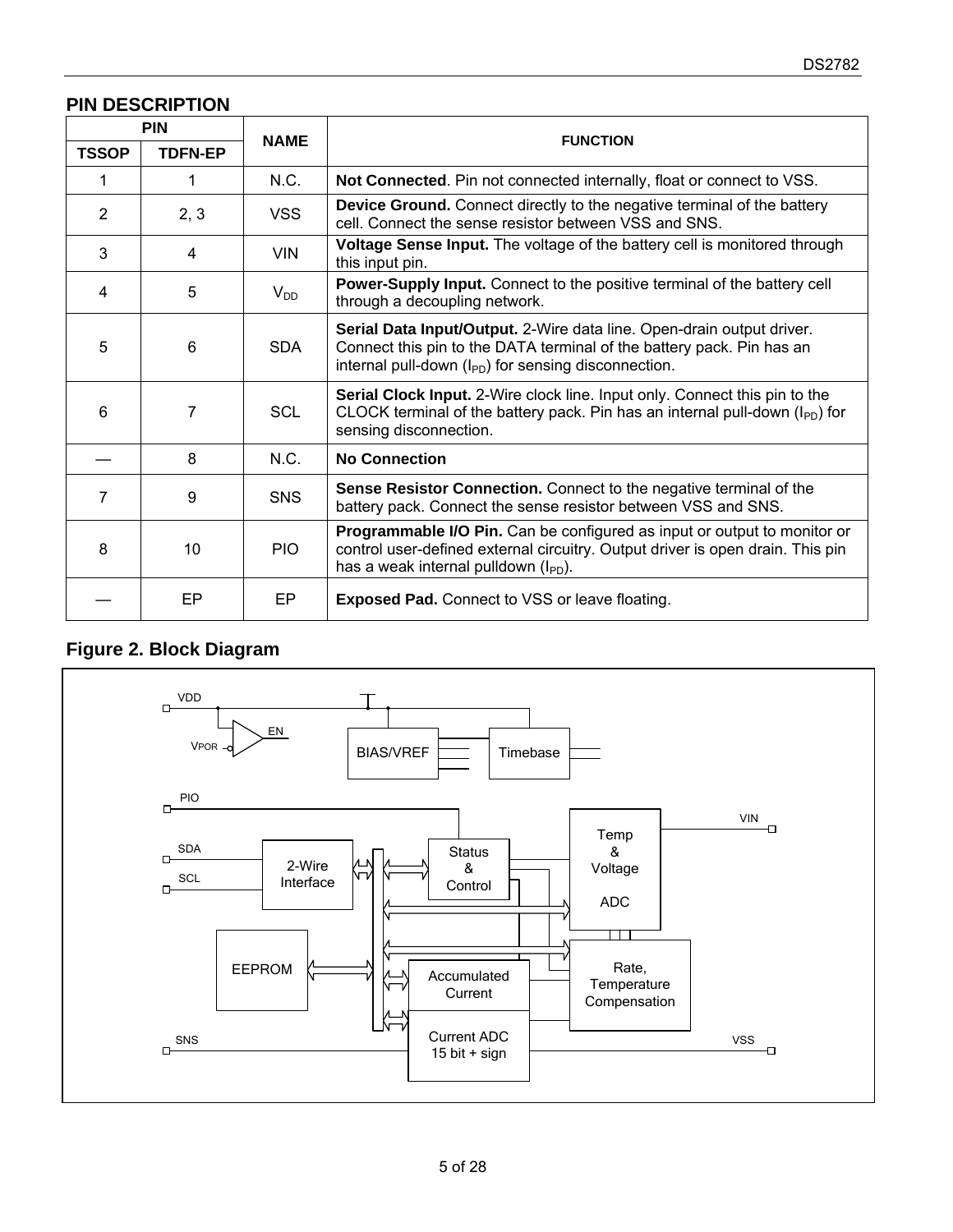## **DETAILED DESCRIPTION**

The DS2782 operates directly from 2.5V to 4.5V and supports single cell Lithium-ion battery packs. As shown in Figure 3, the DS2782 accommodates multicell applications by adding a voltage regulator for VDD and voltage divider for VIN. Nonvolatile storage is provided for cell compensation and application parameters. Host side development of fuel-gauging algorithms is eliminated. On-chip algorithms and convenient status reporting of operating conditions reduce the serial polling required of the host processor.

Additionally, 16 bytes of EEPROM memory are made available for the exclusive use of the host system and/or pack manufacturer. The additional EEPROM memory can be used to facilitate battery lot and date tracking and NV storage of system or battery usage statistics.

Through its 2-Wire interface, the DS2782 gives the host system read/write access to status and control registers, instrumentation registers, and general-purpose data storage. The 7-bit slave address is field programmable, thus allowing up to 128 devices to be distinctly addressed by the host system. A unique, factory programmed 64-bit registration number (8-bit family code + 48-bit serial number + 8-bit CRC) option assures that no two parts are alike and enables absolute traceability.



#### **Figure 3. Multicell Application Example**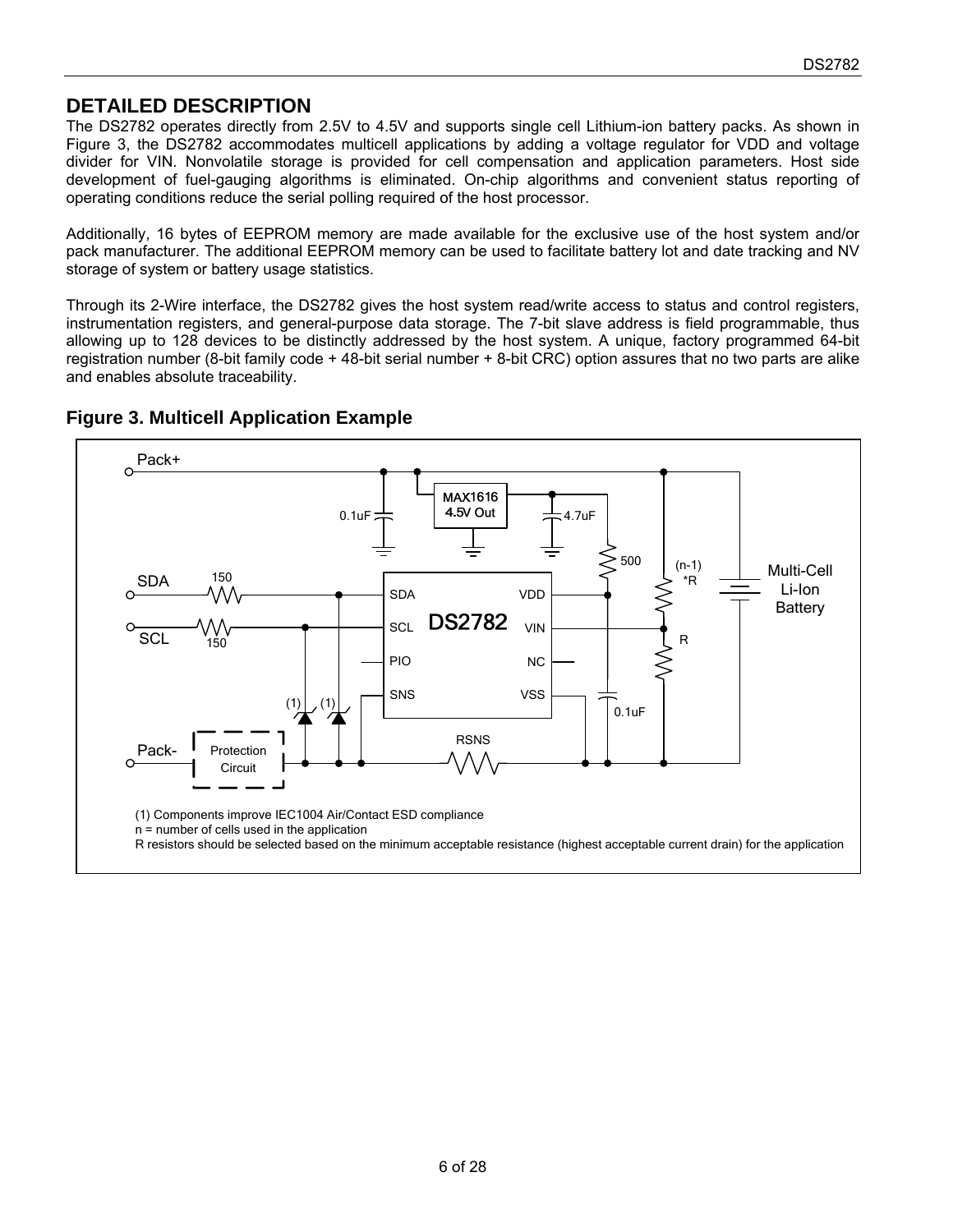## **POWER MODES**

The DS2782 has two power modes: ACTIVE and SLEEP. On initial power up, the DS2782 defaults to ACTIVE mode. While in ACTIVE mode, the DS2782 is fully functional with measurements and capacity estimation continuously updated. In SLEEP mode, the DS2782 conserves power by disabling measurement and capacity estimation functions, but preserves register contents. SLEEP mode is entered under two different conditions and an enable bit for each condition makes entry into SLEEP optional. SLEEP mode can be enabled using the Power Mode (PMOD) bit or the Under Voltage Enable (UVEN) bit.

The PMOD type SLEEP is entered if the PMOD bit is set AND a bus low condition occurs. A bus low condition, where both SDA AND SCL low for tsLEEP (2s nominal), is used to detect a pack disconnection or system shutdown in which the bus pull-up voltage,  $V_{\text{PULLUP}}$ , is not present. PMOD SLEEP assumes that no charge or discharge current will flow and therefore coulomb counting is not necessary. A system with PMOD SLEEP enabled must ensure that a stand-alone or cradle charger includes a pull-up on SDA and/or SCL. The DS2782 transitions from PMOD SLEEP to ACTIVE mode when either SDA or SCL is pulled high.

The second option for entering SLEEP is an under voltage condition measured on VIN. When the UVEN bit is set, the DS2782 will transition to SLEEP if the voltage on VIN is less than VSLEEP (2.45V nominal) AND the 2-Wire bus is in a bus high or a bus low condition for tSLEEP. UVEN SLEEP relieves the battery of the DS2782 load until communication resumes to prevent over discharging the battery. The DS2782 transitions from UVEN SLEEP to ACTIVE mode when either SDA or SCL change logic state. The bus master should initiate a transaction after charging of a depleted battery begins.

*Note: PMOD and UVEN SLEEP features must be disabled when a battery is charged on an external charger that does not connect to SDA and/or SCL. PMOD SLEEP can be used if the charger pulls the bus high. The DS2782 remains in SLEEP and therefore does not measure or accumulate current when a battery is charged on a charger that fails to properly drive the communication bus.* 

### **INITIATING COMMUNICATION IN SLEEP**

When beginning communication with a DS2782 in PMOD SLEEP, the bus must be pulled up before a START bit can be issued by the master. In UVEN SLEEP, the procedure depends on the bus state when UVEN SLEEP was entered. If the bus was low, it must be pulled up before a START bit can be issued by the master as required with PMOD SLEEP. If the bus was high when UVEN SLEEP was entered, then the DS2782 is prepared to receive a START bit from the master. A standard procedure of issuing a START – STOP – START when the host system is powered up on the charger input properly initiates communication from both PMOD and UVEN SLEEP modes.

## **VOLTAGE MEASUREMENT**

Battery voltage is measured at the VIN input with respect to VSS over a range of 0V to 4.5V, with a resolution of 4.88mV. The result is updated every 440ms and placed in the VOLTAGE register in two's complement form. Voltages above the maximum register value are reported at the maximum value; voltages below the minimum register value are reported at the minimum value. The format of the voltage register is shown in Figure 4.



#### **Figure 4. Voltage Register Format**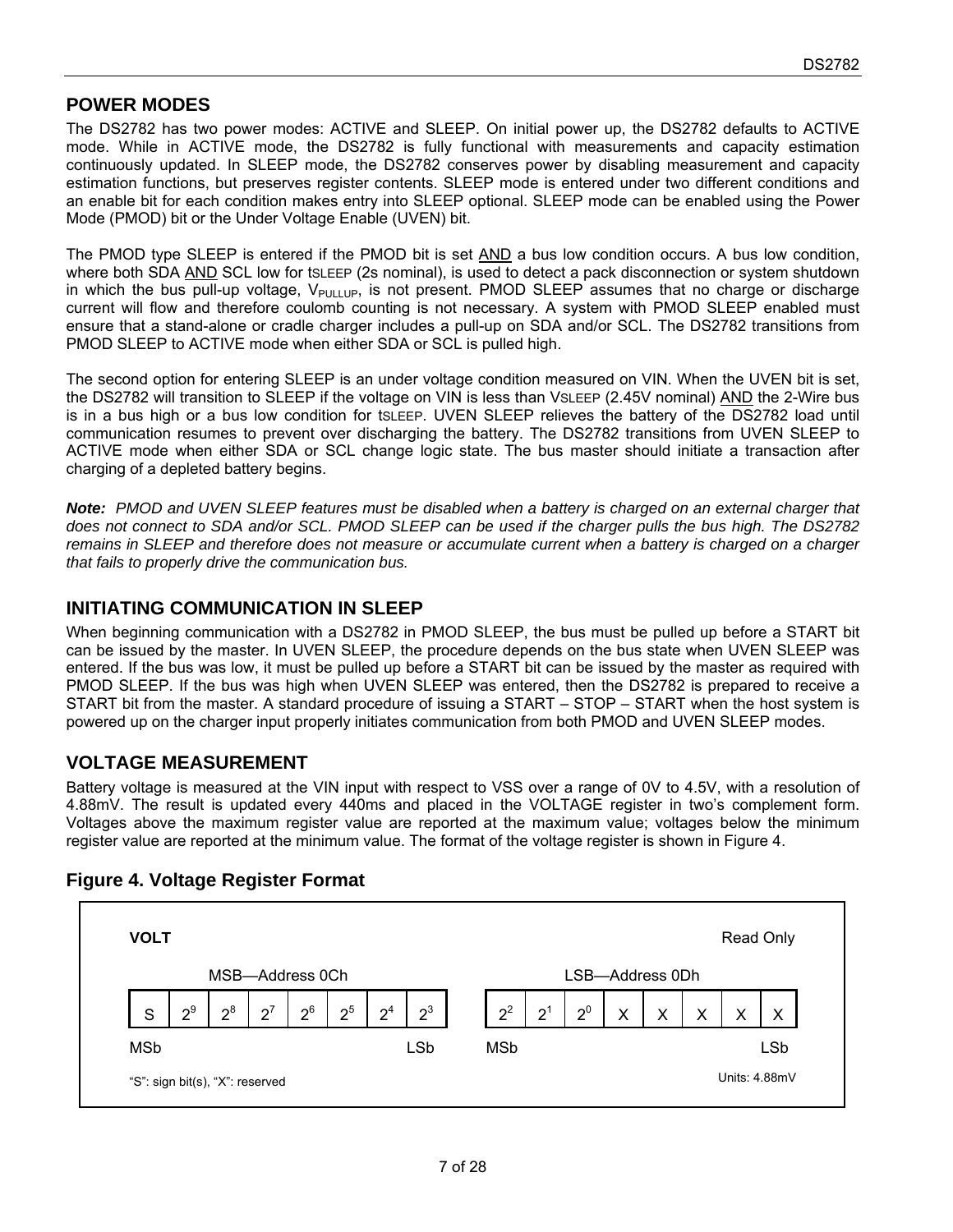VIN is usually connected to the positive terminal of a single cell Lithium-Ion battery via a 1k $\Omega$  resistor. The input impedance is sufficiently large (15M $\Omega$ ) to be connected to a high impedance voltage divider in order to support multiple cell applications. The pack voltage should be divided by the number of series cells to present a single cell average voltage to the VIN input. In Figure 3, the value of R can be up to  $1\text{M}\Omega$  without incurring significant error due to input loading.

### **TEMPERATURE MEASUREMENT**

The DS2782 uses an integrated temperature sensor to measure battery temperature with a resolution of 0.125°C. Temperature measurements are updated every 440ms and placed in the temperature register in two's complement form. The format of the temperature register is shown in Figure 5.

#### **Figure 5. Temperature Register Format**



### **CURRENT MEASUREMENT**

In the ACTIVE mode of operation, the DS2782 continually measures the current flow into and out of the battery by measuring the voltage drop across a low-value current-sense resistor,  $R_{SNS}$ . The voltage-sense range between SNS and VSS is ±51.2mV. The input linearly converts peak signal amplitudes up to 102.4mV as long as the continuous signal level (average over the conversion cycle period) does not exceed ±51.2mV. The ADC samples the input differentially at 18.6kHz and updates the Current register at the completion of each conversion cycle.

The Current register is updated every 3.515s with the current conversion result in two's complement form. Charge currents above the maximum register value are reported at the maximum value (7FFFh = +51.2mV). Discharge currents below the minimum register value are reported at the minimum value (8000h = -51.2mV).

## **Figure 6. Current Register Format**



| CUNNEIN I NESULUTIUN (TESD) |                     |                     |                      |             |  |  |  |
|-----------------------------|---------------------|---------------------|----------------------|-------------|--|--|--|
| VSS -                       | $R_{SNS}$           |                     |                      |             |  |  |  |
| <b>VSNS</b>                 | $20 \text{m}\Omega$ | $15 \text{m}\Omega$ | $10 \text{m}\Omega$  | 5m $\Omega$ |  |  |  |
| 1.5625uV                    | $78.13\mu$ A        | $104.2\mu$ A        | 156.3 <sub>µ</sub> A | 312.5uA     |  |  |  |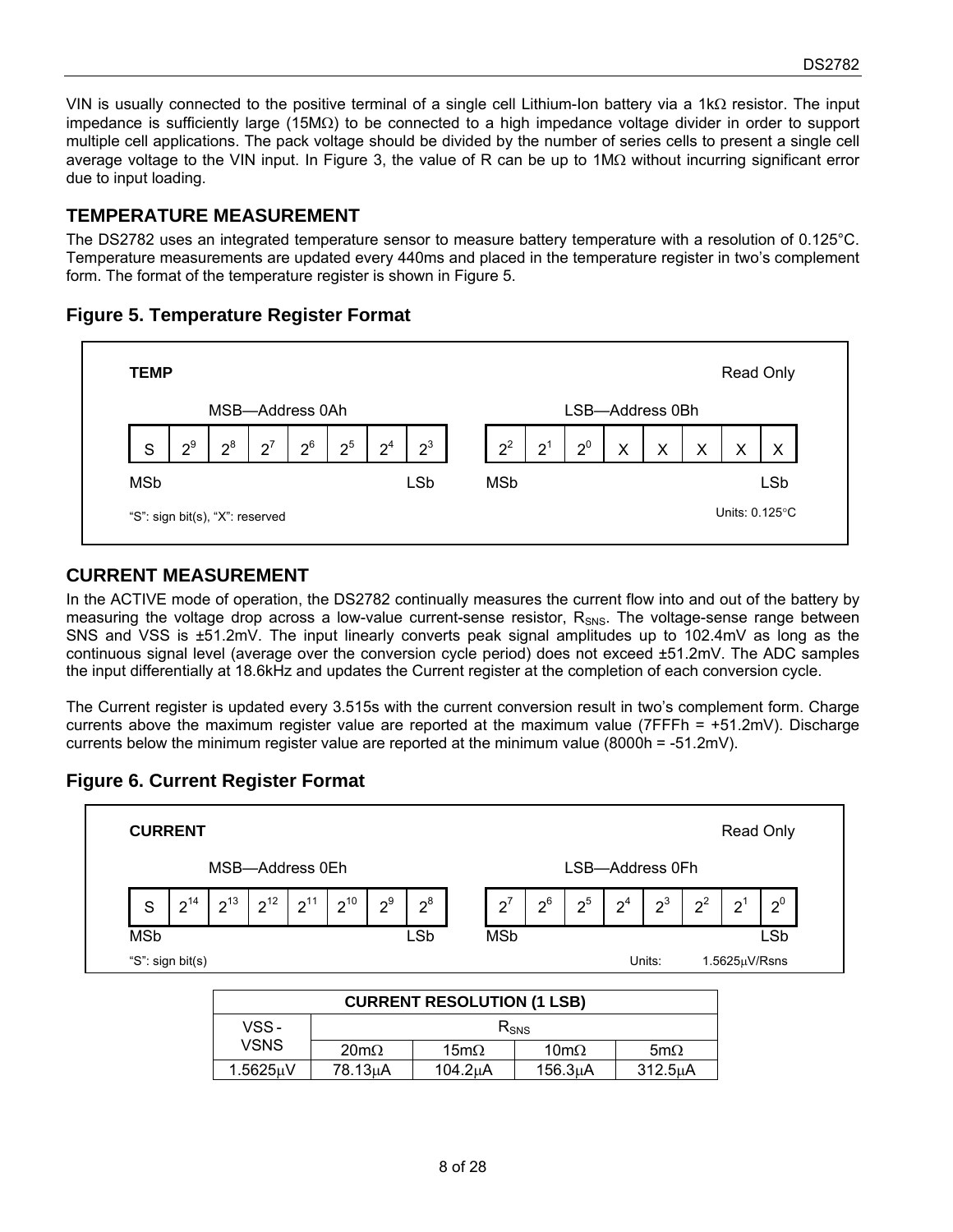## **AVERAGE CURRENT MEASUREMENT**

The Average Current register reports an average current level over the preceding 28 seconds. The register value is updated every 28s in two's complement form, and is the average of the 8 preceding Current register updates. The format of the Average Current register is shown in Figure 7. Charge currents above the maximum register value are reported at the maximum value (7FFFh = +51.2mV). Discharge currents below the minimum register value are reported at the minimum value (8000h = -51.2mV).



### **Figure 7. Average Current Register Format**

### **CURRENT OFFSET CORRECTION**

Every 1024th conversion, the ADC measures its input offset to facilitate offset correction. Offset correction occurs approximately once per hour. The resulting correction factor is applied to the subsequent 1023 measurements. During the offset correction conversion, the ADC does not measure the sense resistor signal. A maximum error of 1/1024 in the accumulated current register (ACR) is possible; however, to reduce the error, the current measurement made just prior to the offset conversion is displayed in the current register and is substituted for the dropped current measurement in the current accumulation process. This results in an accumulated current error due to offset correction of less than 1/1024.

### **CURRENT MEASUREMENT CALIBRATION**

The DS2782's current measurement gain can be adjusted through the RSGAIN register, which is factory-calibrated to meet the data sheet specified accuracy. RSGAIN is user accessible and can be reprogrammed after module or pack manufacture to improve the current measurement accuracy. Adjusting RSGAIN can correct for variation in an external sense resistor's nominal value, and allows the use of low-cost, non-precision current sense resistors. RSGAIN is an 11-bit value stored in 2 bytes of the Parameter EEPROM Memory Block. The RSGAIN value adjusts the gain from 0 to 1.999 in steps of 0.001 (precisely  $2^{-10}$ ). The user must program RSGAIN cautiously to ensure accurate current measurement. When shipped from the factory, the gain calibration value is stored in two separate locations in the Parameter EEPROM Block: RSGAIN, which is reprogrammable, and FRSGAIN, which is read only. RSGAIN determines the gain used in the current measurement. The read-only FRSGAIN is provided to preserve the factory value only and is not used in the current measurement.

### **SENSE RESISTOR TEMPERATURE COMPENSATION**

The DS2782 is capable of temperature compensating the current sense resistor to correct for variation in a sense resistor's value over temperature. The DS2782 is factory programmed with the sense resistor temperature coefficient, RSTC, set to zero, which turns off the temperature compensation function. RSTC is user accessible and can be reprogrammed after module or pack manufacture to improve the current accuracy when using a high temperature coefficient current-sense resistor. RSTC is an 8-bit value stored in the Parameter EEPROM Memory Block. The RSTC value sets the temperature coefficient from 0 to +7782ppm/ºC in steps of 30.5ppm/ºC. The user must program RSTC cautiously to ensure accurate current measurement.

Temperature compensation adjustments are made when the Temperature register crosses  $0.5^{\circ}$ C boundaries. The temperature compensation is most effective with the resistor placed as close as possible to the VSS terminal to optimize thermal coupling of the resistor to the on-chip temperature sensor. If the current shunt is constructed with a copper PCB trace, run the trace under the DS2782 package if possible.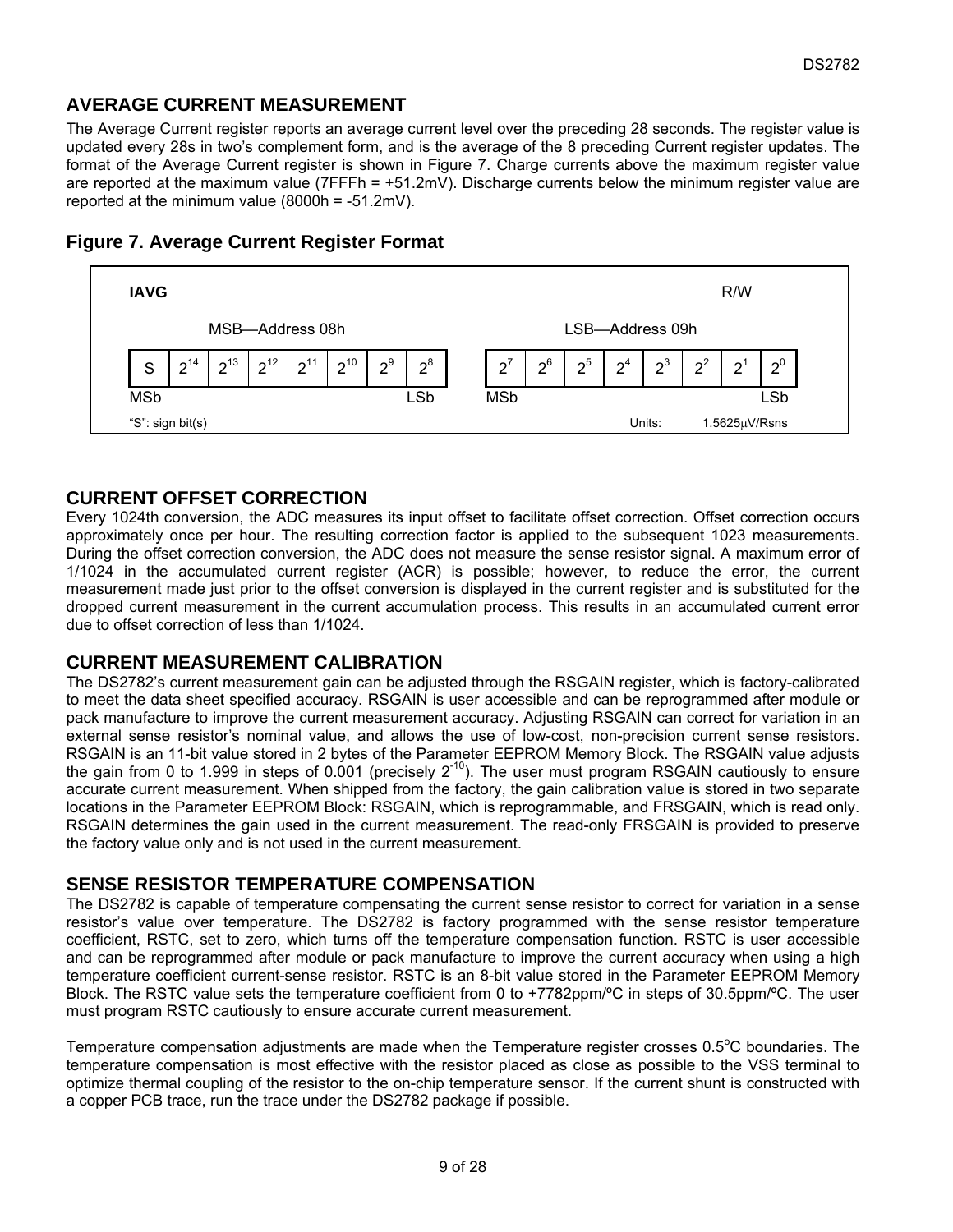## **CURRENT ACCUMULATION**

Current measurements are internally summed, or accumulated, at the completion of each conversion period with the results displayed in the Accumulated Current Register (ACR). The accuracy of the ACR is dependent on both the current measurement and the conversion time base. The ACR has a range of 0 to 409.6mVh with an LSb of  $6.25<sub>u</sub>Vh$ . Additional read-only registers (ACRL) hold fractional results of each accumulation to avoid truncation errors. Accumulation of charge current above the maximum register value is reported at the maximum register value (7FFFh); conversely, accumulation of discharge current below the minimum register value is reported at the minimum value (8000h).

Charge currents (positive Current register values) less than  $100<sub>\mu</sub>V$  are not accumulated in order to mask the effect of accumulating small positive offset errors over long periods. This limits the minimum charge current, for coulombcounting purposes, to 5mA for RSNS =  $0.020\Omega$  and 20mA for RSNS =  $0.005\Omega$ .

Read and write access is allowed to the ACR. The ACR must be written MSByte first then LSByte. Whenever the ACR is written, the fractional accumulation result bits are cleared. The write must be completed within 3.515s (one ACR register update period). A write to the ACR forces the ADC to perform an offset correction conversion and update the internal offset correction factor. Current measurement and accumulation begins with the second conversion following a write to the ACR. Writing ACR clears the fractional values in ACRL. The Format of the ACR register is shown in Figure 8, and the format of ACRL is shown in Figure 9.

In order to preserve the ACR value in case of power loss, the ACR value is backed up to EEPROM. The ACR value is recovered from EEPROM on power-up. See the Memory Map in Table 2 for specific address location and backup frequency.

## **Figure 8. Accumulated Current Register Format, ACR**

| <b>ACR</b>                                               |                                    |                       |                          |        |       | <b>R/W &amp; EE</b> |       |
|----------------------------------------------------------|------------------------------------|-----------------------|--------------------------|--------|-------|---------------------|-------|
|                                                          | MSB-Address 10h<br>LSB-Address 11h |                       |                          |        |       |                     |       |
| $2^{15}$<br>$2^{12}$<br>$2^{11}$<br>$2^{13}$<br>$2^{14}$ | $2^{10}$<br>$2^9$<br>$2^8$         | $2^6$<br>$\mathbf{C}$ | $2^5$<br>$\mathcal{D}^4$ | $2^3$  | $2^2$ | റി                  | $2^0$ |
| <b>MSb</b>                                               | LSb                                | <b>MSb</b>            |                          |        |       |                     | LSb   |
|                                                          |                                    |                       |                          | Units: |       | 6.25µVh/Rsns        |       |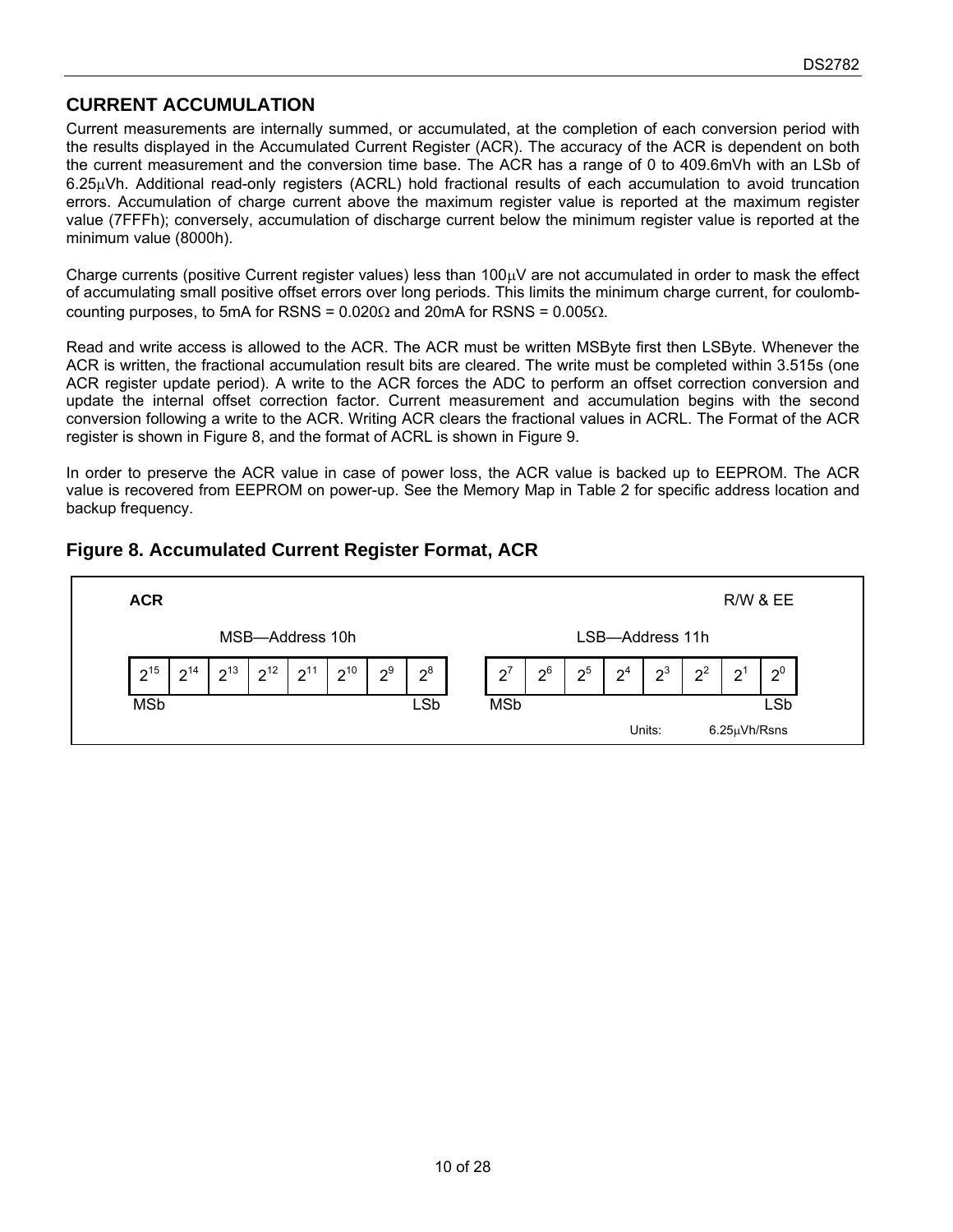## **Figure 9. Fractional/Low Accumulated Current Register Format, ACRL**



| <b>ACR LSb</b> |               |                     |                     |             |  |  |
|----------------|---------------|---------------------|---------------------|-------------|--|--|
| VSS-           |               | $R_{SNS}$           |                     |             |  |  |
| <b>VSNS</b>    | $20m\Omega$   | $15 \text{m}\Omega$ | $10 \text{m}\Omega$ | 5m $\Omega$ |  |  |
| $6.25\mu$ Vh   | $312.5\mu$ Ah | $416.7\mu$ Ah       | $625\mu$ Ah         | 1.250mAh    |  |  |

| <b>ACR RANGE</b> |                     |                     |                     |             |  |
|------------------|---------------------|---------------------|---------------------|-------------|--|
| VSS-             | $R_{SNS}$           |                     |                     |             |  |
| <b>VSNS</b>      | $20 \text{m}\Omega$ | $15 \text{m}\Omega$ | $10 \text{m}\Omega$ | 5m $\Omega$ |  |
| 409.6mVh         | 20.48Ah             | 27.30Ah             | 40.96Ah             | 81.92Ah     |  |

## **ACCUMULATION BIAS**

The Accumulation Bias register (AB) allows an arbitrary bias to be introduced into the current-accumulation process. The AB can be used to account for currents that do not flow through the sense resistor, estimate currents too small to measure, estimate battery self-discharge or correct for static offset of the individual DS2782 device. The AB register allows a user programmed constant positive or negative polarity bias to be included in the current accumulation process. The user-programmed two's complement value, with bit weighting the same as the current register, is added to the ACR once per current conversion cycle. The AB value is loaded on power-up from EEPROM memory. The format of the AB register is shown in Figure 10.

## **Figure 10. Accumulation Bias Register Formats**

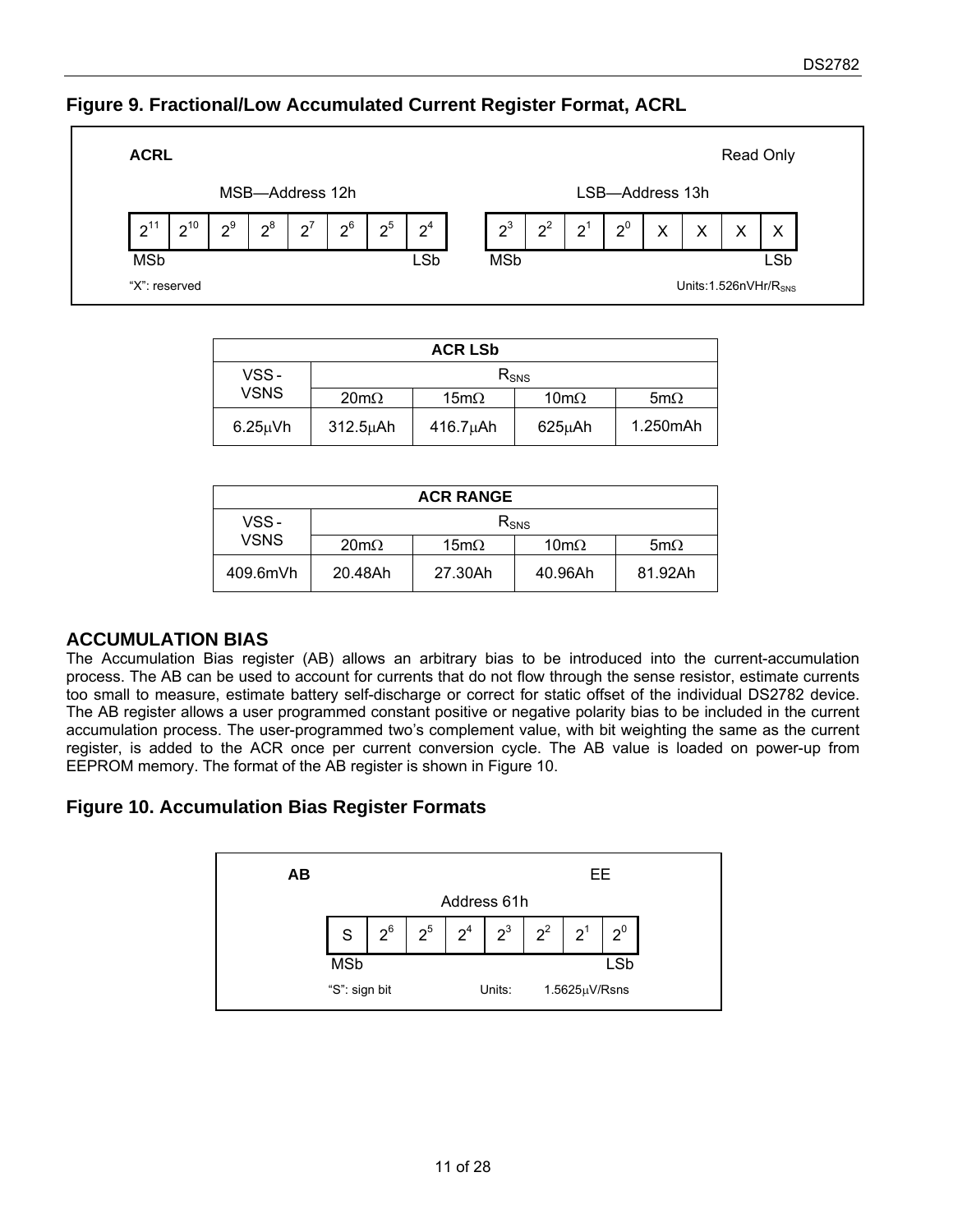## **CAPACITY ESTIMATION ALGORITHM**

Remaining capacity estimation uses real-time measured values and stored parameters describing the cell characteristics and application operating limits. The following diagram describes the algorithm inputs and outputs.



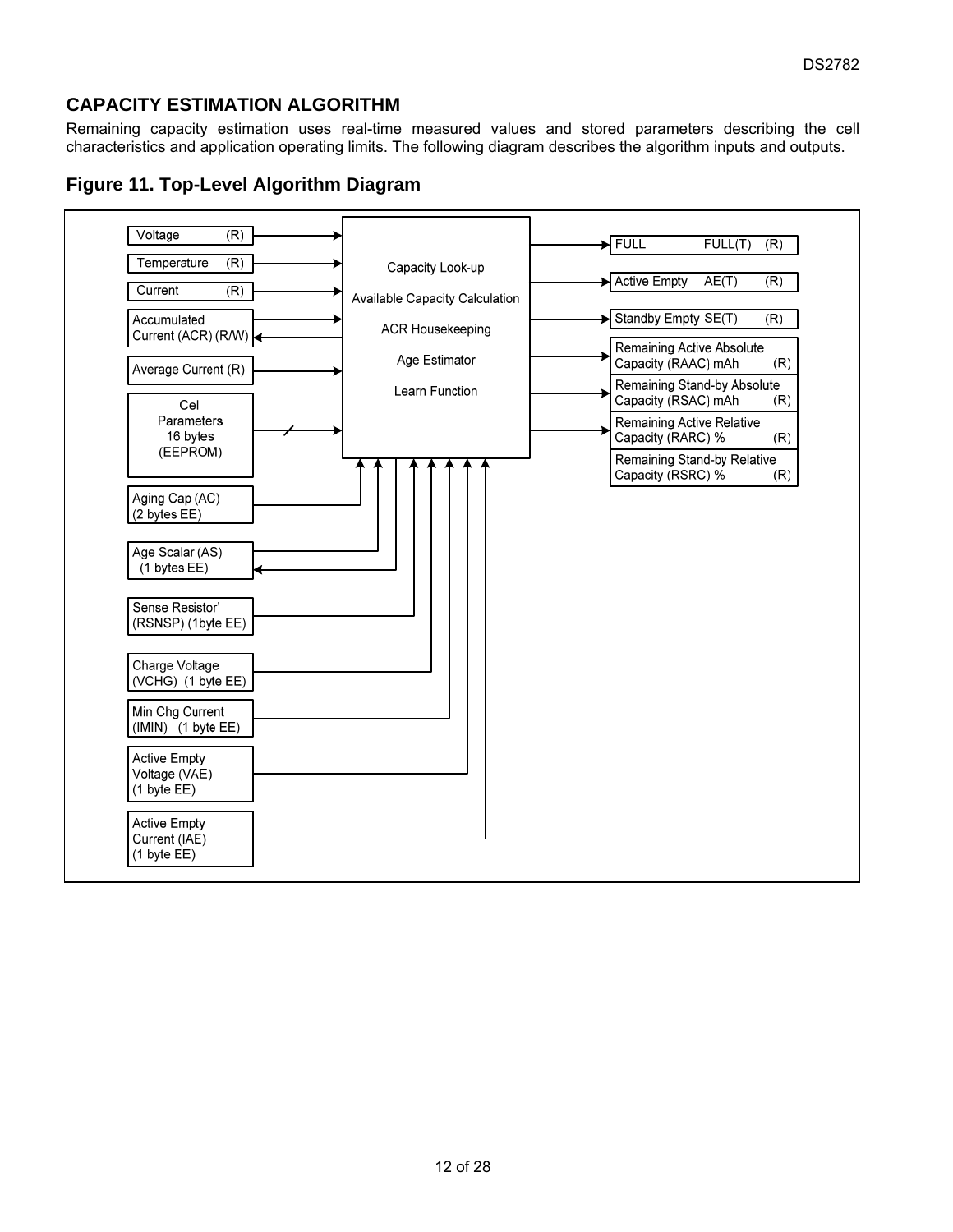## **MODELING CELL CHARACTERISTICS**

In order to achieve reasonable accuracy in estimating remaining capacity, the cell performance characteristics over temperature, load current, and charge termination point must be considered. Since the behavior of Li-ion cells is non-linear, even over a limited temperature range of 10°C to 35°C, these characteristics must be included in the capacity estimation to achieve a reasonable accuracy. Refer to Application Note AN131: *Li+ Fuel Gauging with Dallas Semiconductor Devices* for general information on the FuelPack™ method used in the DS2782. To facilitate efficient implementation in hardware, a modified version of the method outlined in AN131 is used to store cell characteristics in the DS2782. Full and empty points are retrieved in a lookup process which re-traces a piece-wise linear model. Three model curves are stored: Full, Active Empty and Standby Empty. Each model curve is constructed with 4 line segments and spans from 0°C to 40°C. Operation outside the 0°C to 40°C model span is supported by the model with minimal loss of accuracy. Above 40°C, the 40°C fixed points are extended with zero slope. This achieves a conservative capacity estimate for temperatures above 40°C. Below 0°C, the model curves are extended using the slope of each 0°C to 10°C segment. If low temperature operation is expected, the 0°C to 10°C slopes can be selected to optimize the model accuracy. A diagram of example battery cell model curves is shown if Figure 12.



## **Figure 12. Cell Model Example Diagram**

**Full:** The Full curve defines how the full point of a given cell depends on temperature for a given charge termination. The charge termination method used in the application is used to determine the table values. The DS2782 reconstructs the Full line from cell characteristic table values to determine the Full capacity of the battery at each temperature. Reconstruction occurs in one-degree temperature increments.

**Active Empty:** The Active Empty curve defines the temperature variation in the empty point of the discharge profile based on a high level load current (one that is sustained during a high power operating mode) and the minimum voltage required for system operation. This load current is programmed as the Active Empty current (IAE), and should be a 3.5s average value to correspond to values read from the Current register, and the specified minimum voltage, or Active Empty voltage (VAE) should be a 220ms average to correspond to values read from the Voltage register. The DS2782 reconstructs the Active Empty line from cell characteristic table values to determine the Active Empty capacity of the battery at each temperature. Reconstruction occurs in one-degree temperature increments.

**Standby Empty:** The Standby Empty curve defines the temperature variation in the empty point in the discharge defined by the application standby current and the minimum voltage required for standby operation. In typical PDA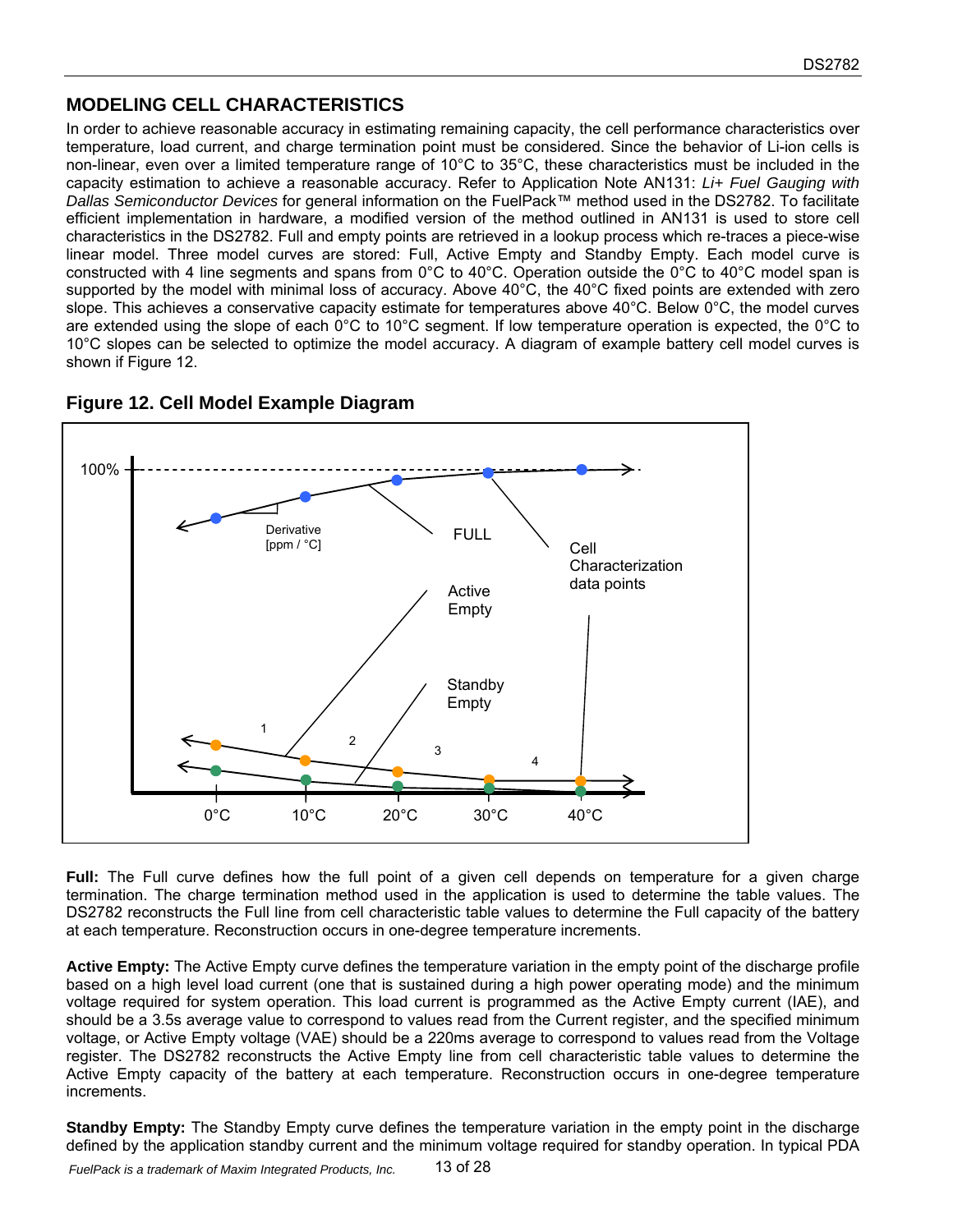applications, Standby Empty represents the point that the battery can no longer support RAM refresh and thus the standby voltage is set by the RAM voltage supply requirements. In other applications, Standby Empty can represent the point that the battery can no longer support a subset of the full application operation, such as games or organizer functions on a wireless handset. The standby load current and voltage are used for determining the cell characteristics but are not programmed into the DS2782. The DS2782 reconstructs the Standby Empty line from cell characteristic table values to determine the Standby Empty capacity of the battery at each temperature. Reconstruction occurs in one-degree temperature increments.

#### **CELL MODEL CONSTRUCTION**

The model is constructed with all points normalized to the fully charged state at +40°C. Initial values, the +40°C Full value in mVh units and the +40°C Active Empty value as a fraction of the +40°C Full are stored in the cell parameter EEPROM block. Standby Empty at +40°C is by definition zero and therefore no storage is required. The slopes (derivatives) of the 4 segments for each model curve are also stored in the cell parameter EEPROM block. Segment endpoints are fixed at 0°C, +10°C, +20°C, +30°C and +40°C. An example of data stored in this manner is shown in Table 1.

#### **Table 1. Example Cell Characterization Table (Normalized to +40°C)**

| Manufacturers rated cell capacity: 1000mAh |                                            |                              |                                 |                 |                 |                                  |                 |
|--------------------------------------------|--------------------------------------------|------------------------------|---------------------------------|-----------------|-----------------|----------------------------------|-----------------|
| <b>Charge Voltage: 4.2V</b>                |                                            | <b>Charge Current: 500mA</b> |                                 |                 |                 | <b>Termination Current: 50mA</b> |                 |
| Active Empty (V, I): 3.0V, 300mA           |                                            |                              | Standby Empty (V, I): 3.0V, 4mA |                 |                 |                                  |                 |
| Sense Resistor: $0.020\Omega$              |                                            |                              |                                 |                 |                 |                                  |                 |
|                                            | $+40^{\circ}$ C<br><b>Nominal</b><br>[mAh] | $0^{\circ}$ C                |                                 | $+10^{\circ}$ C | $+20^{\circ}$ C | $+30^{\circ}$ C                  | $+40^{\circ}$ C |
| <b>Full</b>                                | 1051                                       | 0.927                        |                                 | 0.951           | 0.974           | 0.991                            | 1.0             |
| <b>Active Empty</b>                        |                                            | 0.051                        |                                 | 0.040           | 0.022           | 0.012                            | 0.008           |
| <b>Standby Empty</b>                       |                                            | 0.013                        |                                 | 0.0067          | 0.0038          | 0.001                            | 0               |

### **Figure 13. Lookup Function Diagram**

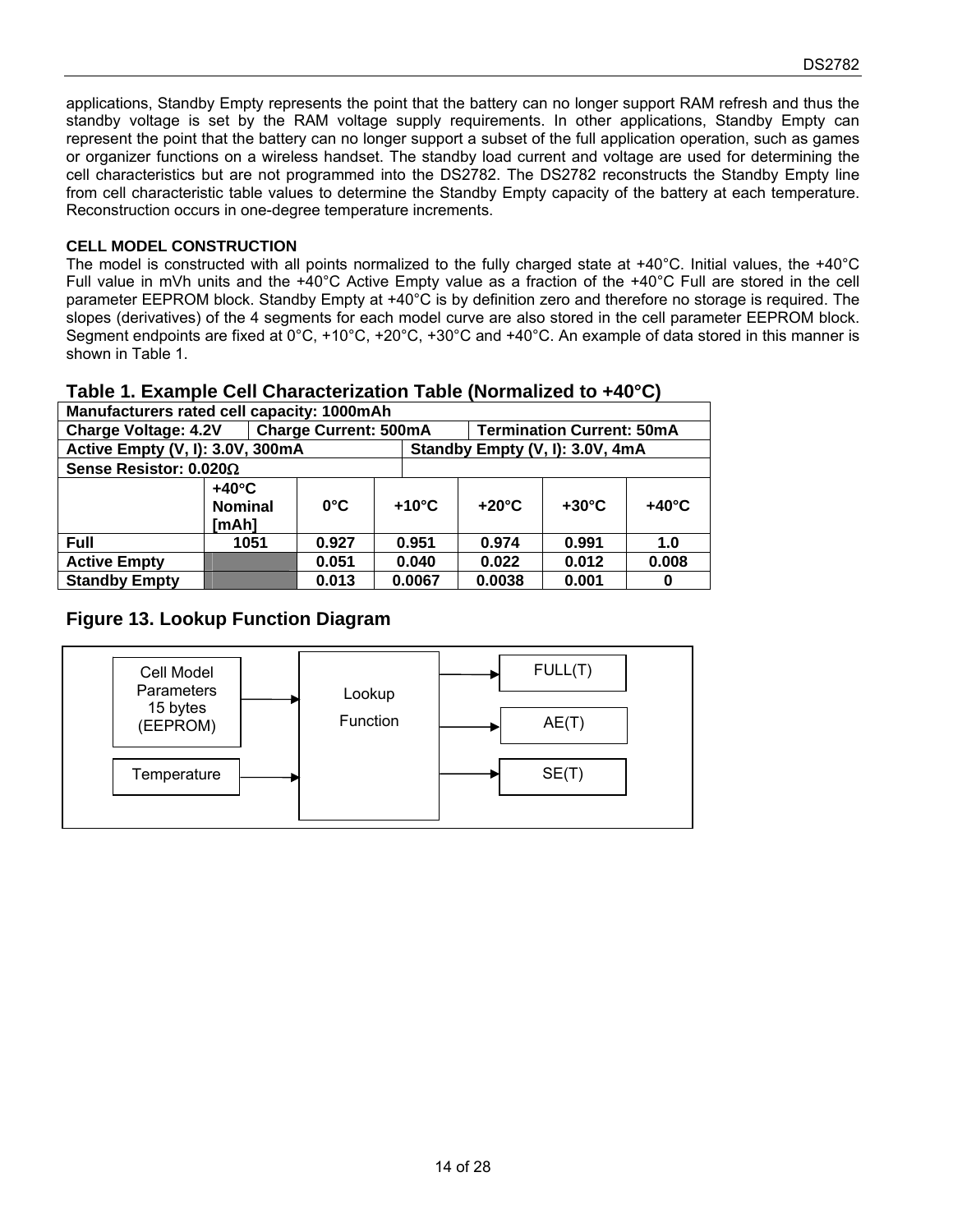## **APPLICATION PARAMETERS**

In addition to cell model characteristics, several application parameters are needed to detect the full and empty points, as well as calculate results in mAh units.

**Sense Resistor Prime (RSNSP):** RSNSP stores the value of the sense resistor for use in computing the absolute capacity results. The value is stored as a 1-byte conductance value with units of mhos. RSNSP supports resistor values of 1 $\Omega$  to 3.922m $\Omega$ . RSNSP is located in the Parameter EEPROM block.

**Charge Voltage (VCHG):** VCHG stores the charge voltage threshold used to detect a fully charged state. The value is stored as a 1-byte voltage with units of 19.52mV and can range from 0V to 4.978V. VCHG should be set marginally less than the cell voltage at the end of the charge cycle to ensure reliable charge termination detection. VCHG is located in the Parameter EEPROM block.

**Minimum Charge Current (IMIN): IMIN** stores the charge current threshold used to detect a fully charged state. The value is stored as a 1-byte value with units of  $50\mu$ V and can range from 0 to 12.75mV. Assuming RSNS =  $20 \text{m}\Omega$ , IMIN can be programmed from 0mA to 637.5mA in 2.5mA steps. IMIN should be set marginally greater than the charge current at the end of the charge cycle to ensure reliable charge termination detection. IMIN is located in the Parameter EEPROM block.

**Active Empty Voltage (VAE):** VAE stores the voltage threshold used to detect the Active Empty point. The value is stored in 1-byte with units of 19.52mV and can range from 0V to 4.978V. VAE is located in the Parameter EEPROM block. See the *Cell Characteristics* section for more information.

**Active Empty Current (IAE): IAE** stores the discharge current threshold used to detect the Active Empty point. The unsigned value represents the magnitude of the discharge current and is stored in 1-byte with units of  $200\mu$ V and can range from 0 to 51.2mV. Assuming RSNS =  $20 \text{m}\Omega$ , IAE can be programmed from 0mA to 2550mA in 10mA steps. IAE is located in the Parameter EEPROM block. See the *Cell Characteristics* section for more information.

**Aging Capacity (AC):** AC stores the rated battery capacity used in estimating the decrease in battery capacity that occurs in normal use. The value is stored in 2-bytes in the same units as the ACR (6.25 $\mu$ Vh). Setting AC to the manufacturer's rated capacity sets the aging rate to approximately 2.4% per 100 cycles of equivalent full capacity discharges. Partial discharge cycles are added to form equivalent full capacity discharges. The default estimation results in 88% capacity after 500 equivalent cycles. The estimated aging rate can be adjusted by setting AC to a different value than the cell manufacturer's rating. Setting AC to a lower value, accelerates the estimated aging. Setting AC to a higher value, retards the estimated aging. AC is located in the Parameter EEPROM block.

**Age Scalar (AS):** AS adjusts the capacity estimation results downward to compensate for cell aging. AS is a 1-byte value that represents values between 49.2% and 100%. The lsb is weighted at 0.78% (precisely  $2^{-7}$ ). A value of 100% (128 decimal or 80h) represents an un-aged battery. A value of 95% is recommended as the starting AS value at the time of pack manufacture to allow learning a larger capacity on batteries that have an initial capacity greater than the nominal capacity programmed in the cell characteristic table. AS is modified by the cycle count based age estimation introduced above and by the capacity Learn function. The host system has read and write access to AS, however caution should exercised when writing AS to ensure that the cumulative aging estimate is not over written with an incorrect value. Usually, writing AS by the host is not necessary because AS is automatically saved to EEPROM on a periodic basis by the DS2782. (See the *Memory* section for details.) The EEPROM stored value of AS is recalled on power-up.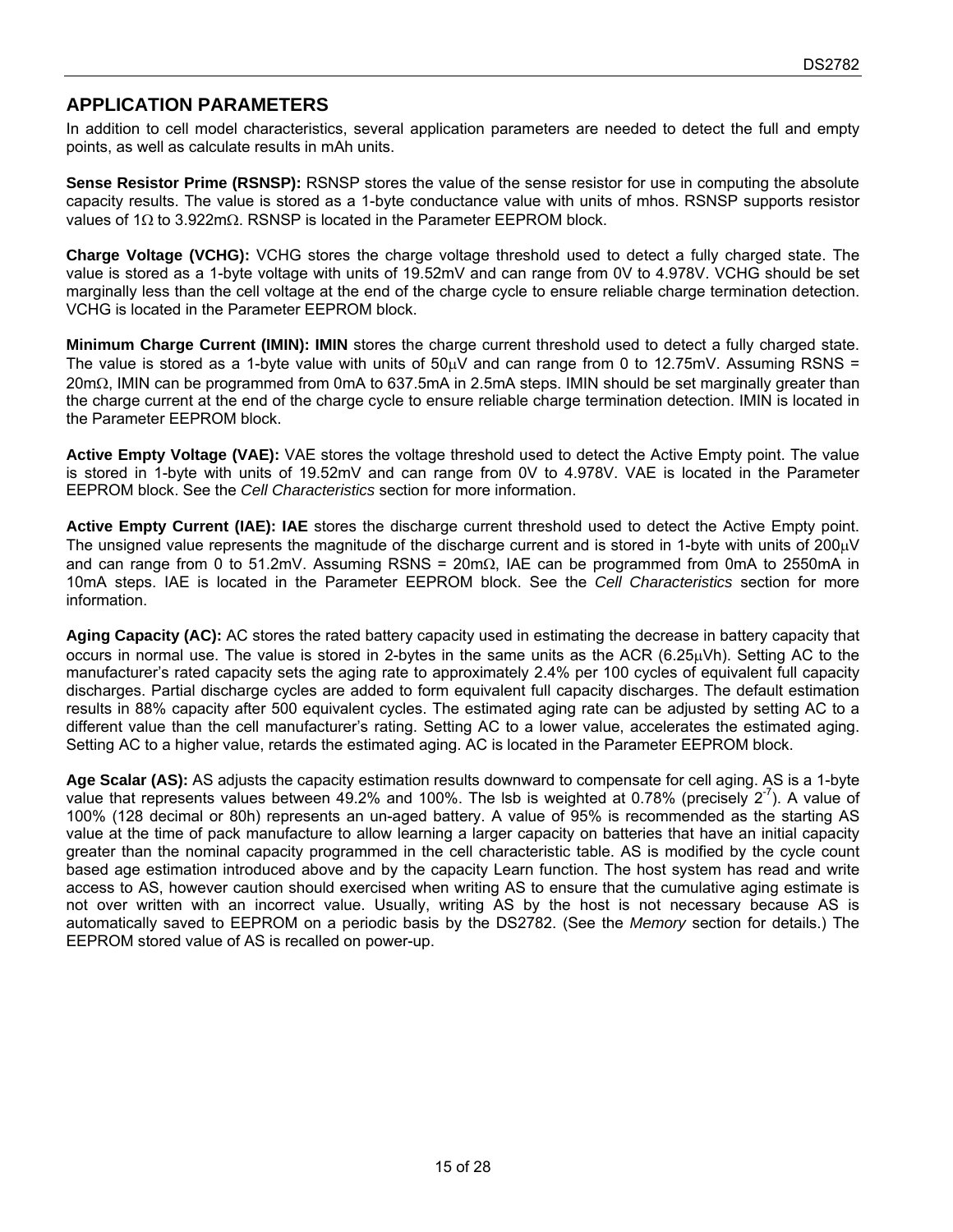## **CAPACITY ESTIMATION UTILITY FUNCTIONS**

#### **Aging Estimation**

As discussed above, the AS register value is adjusted occasionally based on cumulative discharge. As the ACR register decrements during each discharge cycle, an internal counter is incremented until equal to 32 times AC. AS is then decremented by one, resulting in a decrease in the scaled full battery capacity of 0.78%. Refer to the AC register description above for recommendations on customizing the age estimation rate.

#### **Learn Function**

Since Li+ cells exhibit charge efficiencies near unity, the charge delivered to a Li+ cell from a known empty point to a known full point is a dependable measure of the cell capacity. A continuous charge from empty to full results in a "learn cycle". First, the Active Empty point must be detected. The Learn Flag (*LEARNF*) is set at this point. Then, once charging starts, the charge must continue uninterrupted until the battery is charged to full. Upon detecting full, *LEARNF* is cleared, the Charge to Full (*CHGTF*) flag is set and the Age Scalar (AS) is adjusted according to the learned capacity of the cell.

#### **ACR Housekeeping**

The ACR register value is adjusted occasionally to maintain the coulomb count within the model curve boundaries. When the battery is charged to full (*CHGTF* set), the ACR is set equal to the age scaled full lookup value at the present temperature. If a learn cycle is in progress, correction of the ACR value occurs after the age scalar (AS) is updated.

When an empty condition is detected (*AEF* or *LEARNF* set), the ACR adjustment is conditional. If *AEF* is set and *LEARNF* is not, then the Active Empty Point was not detected and the battery is likely below the Active Empty capacity of the model. The ACR is set to the Active Empty model value only if it is greater than the Active Empty model value. If *LEARNF* is set, then the battery is at the Active Empty Point and the ACR is set to the Active Empty model value.

#### **Full Detect**

Full detection occurs when the Voltage (VOLT) readings remain continuously above the VCHG threshold for the period between two Average Current (IAVG) readings, where both IAVG readings are below IMIN. The two consecutive IAVG readings must also be positive and non-zero. This ensures that removing the battery from the charger does not result in a false detection of full. Full Detect sets the Charge to Full (*CHGTF*) bit in the Status register.

#### **Active Empty Point Detect**

Active Empty Point detection occurs when the Voltage register drops below the VAE threshold and the two previous Current readings are above IAE. This captures the event of the battery reaching the Active Empty point. Note that the two previous Current readings must be negative and greater in magnitude than IAE, that is, a larger discharge current than specified by the IAE threshold. Qualifying the Voltage level with the discharge rate ensures that the Active Empty point is not detected at loads much lighter than those used to construct the model. Also, Active Empty must not be detected when a deep discharge at a very light load is followed by a load greater than IAE. Either case would cause a learn cycle on the following charge to full to include part of the Standby capacity in the measurement of the Active capacity. Active Empty detection sets the Learn Flag (*LEARNF*) bit in the Status register.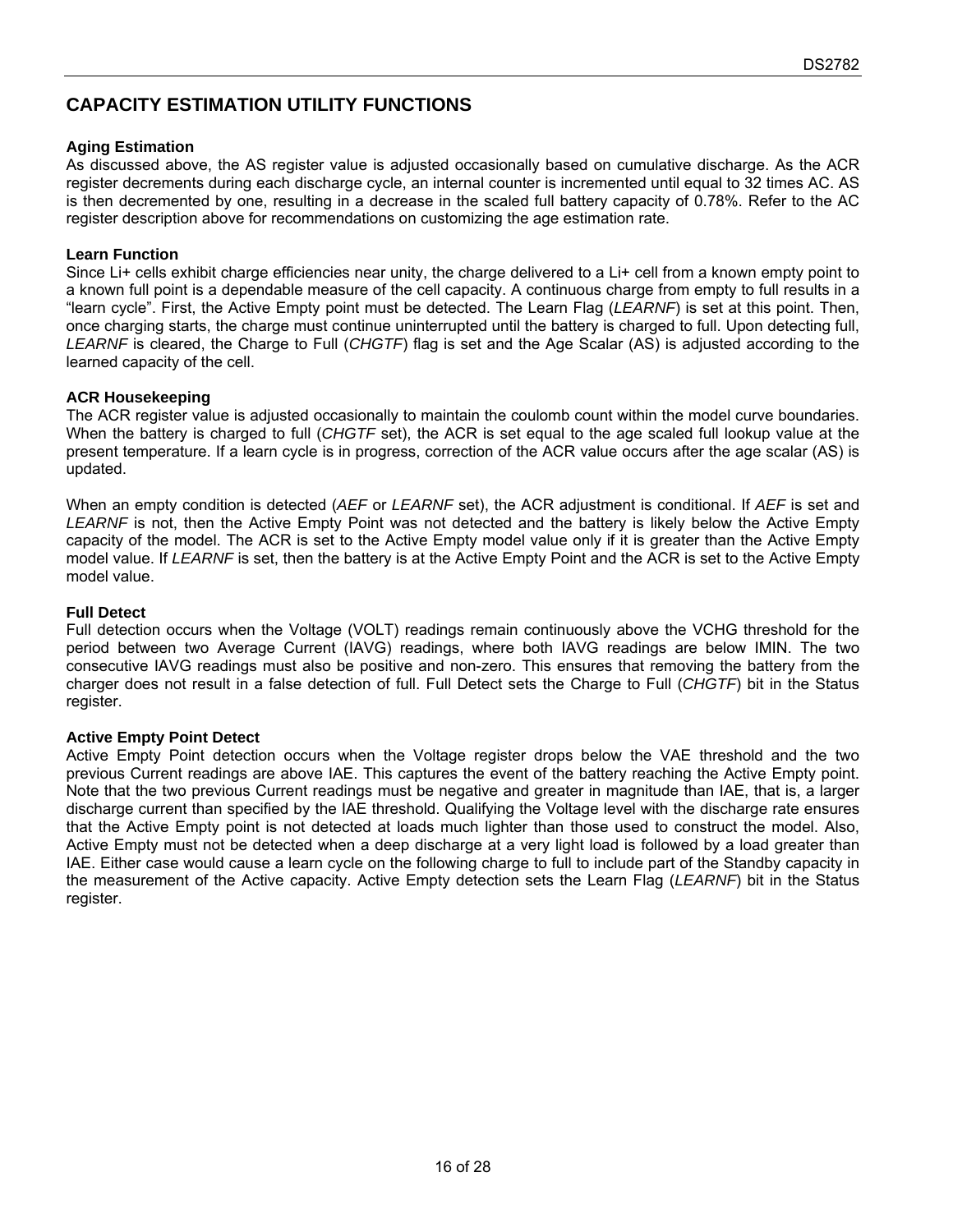## **RESULT REGISTERS**

The DS2782 processes measurement and cell characteristics on a 3.5s interval and yields seven result registers. The result registers are sufficient for direct display to the user in most applications. The host system can produce customized values for system use, or user display by combining measurement, result and User EEPROM values.

**FULL(T) [ ]:** The Full capacity of the battery at the present temperature is reported normalized to the 40°C Full value. This 15-bit value reflects the cell model Full value at the given temperature. FULL(T) reports values between 100% and 50% with a resolution of 61ppm (precisely  $2^{-14}$ ). Though the register format permits values greater than 100%, the register value is clamped to a maximum value of 100%.

**Active Empty, AE(T) [ ]:** The Active Empty capacity of the battery at the present temperature is reported normalized to the 40°C Full value. This 13-bit value reflects the cell model Active Empty at the given temperature. AE(T) reports values between 0% and 49.8% with a resolution of 61ppm (precisely  $2^{-14}$ ).

**Standby Empty, SE(T) [ ]:** The Standby Empty capacity of the battery at the present temperature is reported normalized to the 40°C Full value. This 13-bit value reflects the cell model Standby Empty value at the current temperature. SE(T) reports values between 0% and 49.8% with a resolution of 61ppm (precisely  $2^{-14}$ ).

**Remaining Active Absolute Capacity (RAAC) [mAh]:** RAAC reports the capacity available under the current temperature conditions at the Active Empty discharge rate (IAE) to the Active Empty point in absolute units of milliamp-hours. RAAC is 16 bits. See Figure 14.

### **Figure 14. Remaining Active Absolute Capacity Register Format**



**Remaining Standby Absolute Capacity (RSAC) [mAh]:** RSAC reports the capacity available under the current temperature conditions at the Standby Empty discharge rate (ISE) to the Standby Empty point capacity in absolute units of milli-amp-hours. RSAC is 16 bits. See Figure 15.

## **Figure 15. Remaining Standby Absolute Capacity Register Format**

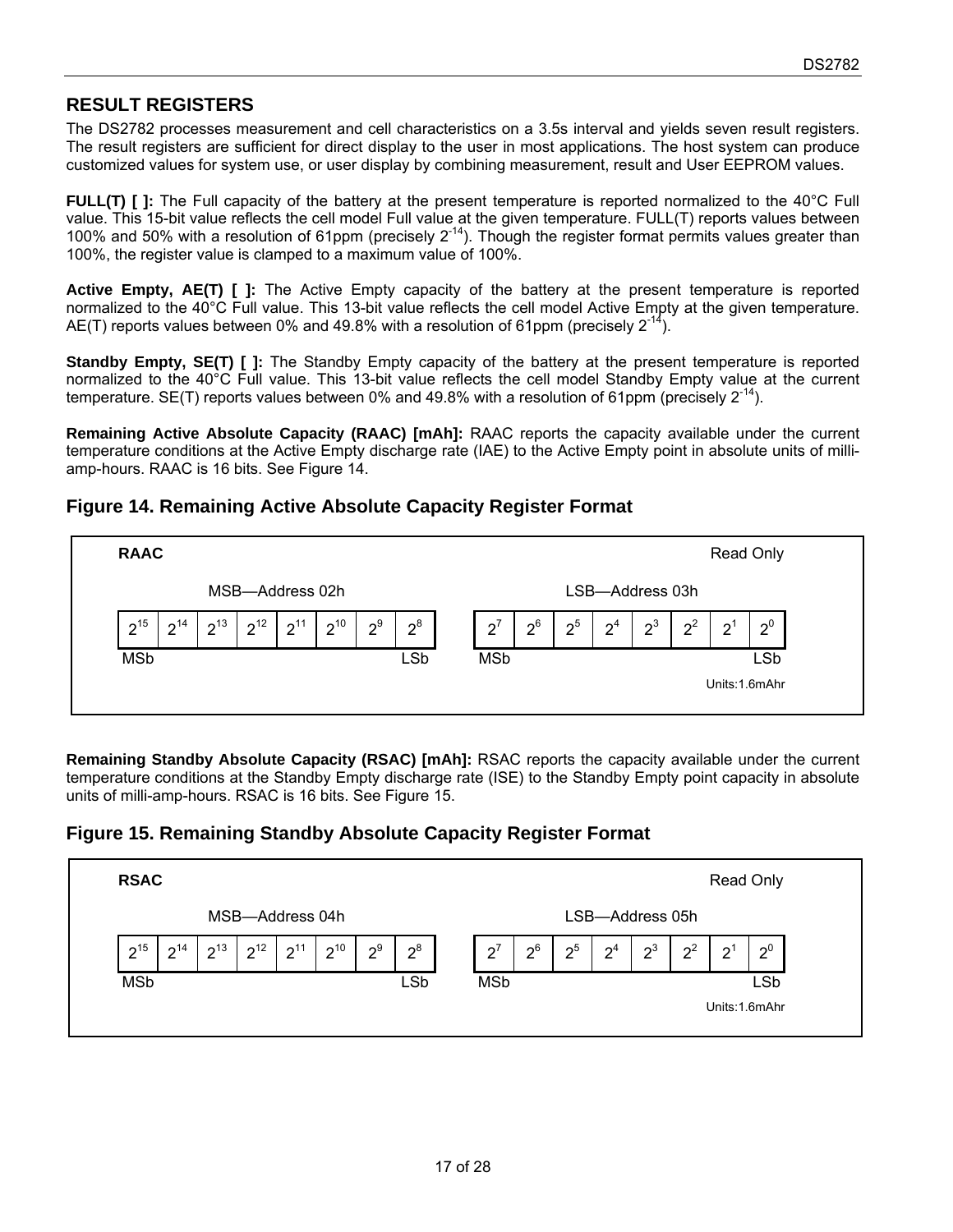**Remaining Active Relative Capacity (RARC) [%]:** RARC reports the capacity available under the current temperature conditions at the Active Empty discharge rate (IAE) to the Active Empty point in relative units of percent. RARC is 8 bits. See Figure 16.

### **Figure 16. Remaining Active Relative Capacity Register Format**



**Remaining Standby Relative Capacity (RSRC) [%]:** RSRC reports the capacity available under the current temperature conditions at the Standby Empty discharge rate (ISE) to the Standby Empty point capacity in relative units of percent. RSRC is 8 bits. See Figure 17.

### **Figure 17. Remaining Standby Relative Capacity Register Format**



#### **Calculation of Results**

**RAAC [mAh]** = (ACR[mVh] - AE(T) \* FULL40[mVh]) \* RSNSP [mhos] **RSAC [mAh]** = (ACR[mVh] - SE(T) \* FULL40[mVh]) \* RSNSP [mhos] **RARC [%]** = 100% \* (ACR[mVh] - AE(T) \* FULL40[mVh]) /  $\{(AS * FULL(T) - AE(T)) * FULL40[mVh]\}$ **RSRC [%]** = 100%\* (ACR[mVh] - SE(T) \* FULL40[mVh]) /  $\{(AS * FULL(T) - SE(T)) * FULL40[mVh]\}$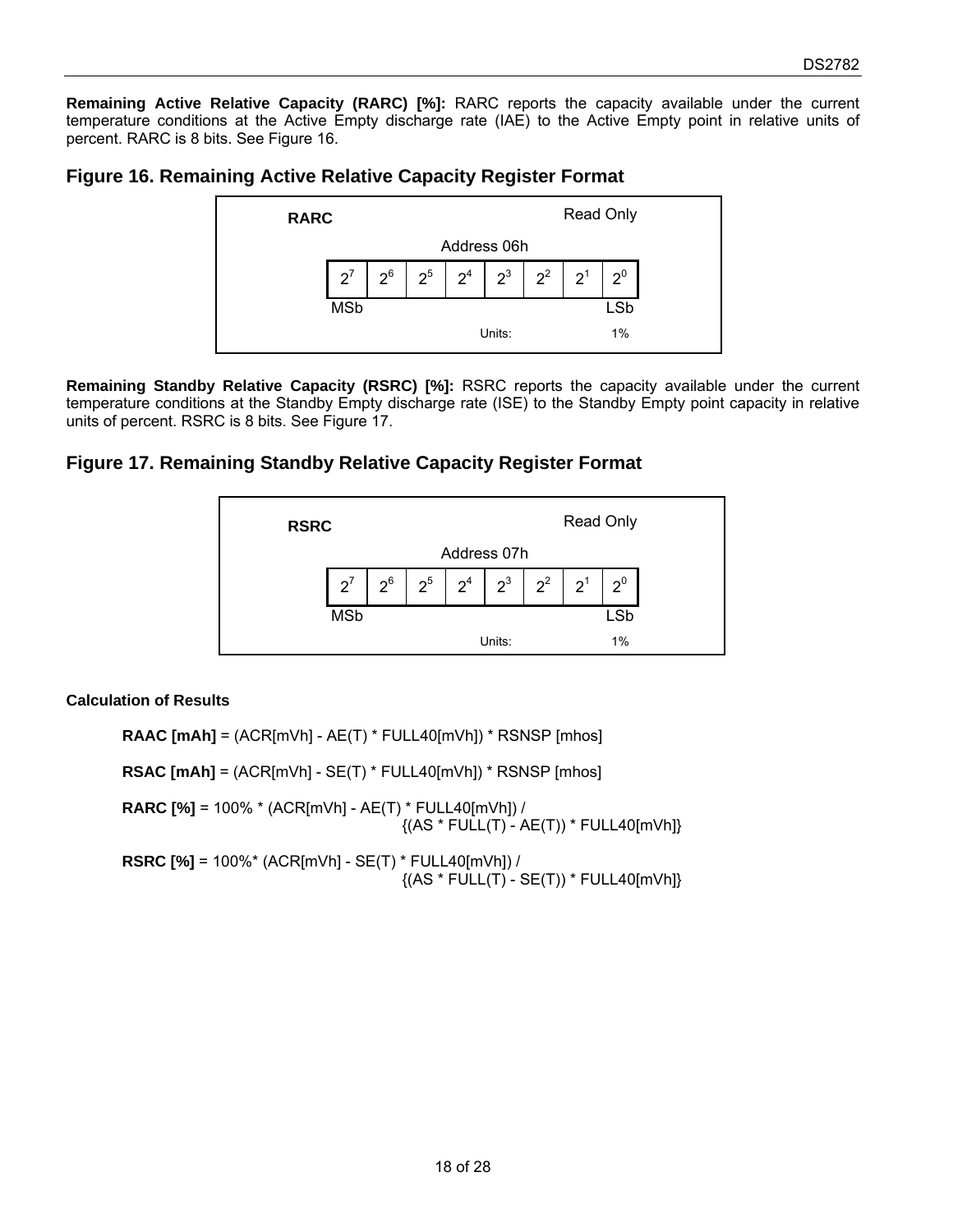## **STATUS REGISTER**

The STATUS register contains bits which report the device status. The bits can be set internally by the DS2782. The CHGTF, AEF, SEF, LEARNF and VER bits are read only bits which can be cleared by hardware. The UVF and PORF bits can only be cleared via the 2-Wire interface.

| <b>ADDRESS</b> | 01 <sub>h</sub> |                | <b>BIT DEFINITION</b>                                                                                                                                                                                                                                                                                                  |  |  |
|----------------|-----------------|----------------|------------------------------------------------------------------------------------------------------------------------------------------------------------------------------------------------------------------------------------------------------------------------------------------------------------------------|--|--|
| <b>FIELD</b>   | <b>BIT</b>      | <b>FORMAT</b>  | <b>ALLOWABLE VALUES</b>                                                                                                                                                                                                                                                                                                |  |  |
| <b>CHGTF</b>   | $\overline{7}$  | Read Only      | <b>Charge Termination Flag</b><br>Set to 1 when: (VOLT > VCHG) AND (0 < IAVG < IMIN) continuously<br>for a period between two IAVG register updates (28s to 56s).<br>Cleared to 0 when: $RARC < 90\%$                                                                                                                  |  |  |
| AEF            | 6               | Read Only      | <b>Active Empty Flag</b><br>Set to 1 when: VOLT < VAE<br>Cleared to 0 when: $RARC > 5%$                                                                                                                                                                                                                                |  |  |
| <b>SEF</b>     | 5               | Read Only      | <b>Standby Empty Flag</b><br>Set to 1 when: $RSRC < 10\%$<br>Cleared to 0 when: $RSRC > 15\%$                                                                                                                                                                                                                          |  |  |
| <b>LEARNE</b>  | $\overline{4}$  | Read Only      | Learn Flag – When set to 1, a charge cycle can be used to learn battery<br>capacity.<br>Set to 1 when: ( VOLT falls from above VAE to below VAE ) AND<br>( CURRENT > IAE)<br>Cleared to 0 when: $(CHGTF = 1) OR ( CURRENT < +100µV) OR$<br>(ACR = 0 **) OR (ACR written or recalled from EEPROM) OR (SLEEP<br>Entered) |  |  |
| Reserved       | 3               | Read Only      | Undefined                                                                                                                                                                                                                                                                                                              |  |  |
| <b>UVF</b>     | 2               | Read / Write * | Under-Voltage Flag<br>Set to 1 when: $VOLT < V_{SLEEP}$<br>Cleared to 0 by: User                                                                                                                                                                                                                                       |  |  |
| <b>PORF</b>    | 1               | Read / Write * | Power-On Reset Flag - Useful for reset detection, see text below.<br>Set to 1 upon Power-Up by hardware.<br>Cleared to 0 by: User                                                                                                                                                                                      |  |  |
| Reserved       | 0               | Read Only      | Undefined                                                                                                                                                                                                                                                                                                              |  |  |

## **Figure 18. Status Register Format**

\* - This bit can be set by the DS2782, and may only be cleared via the 2-Wire interface.

\*\* - LEARNF is only cleared if ACR reaches 0 after VOLT < VAE.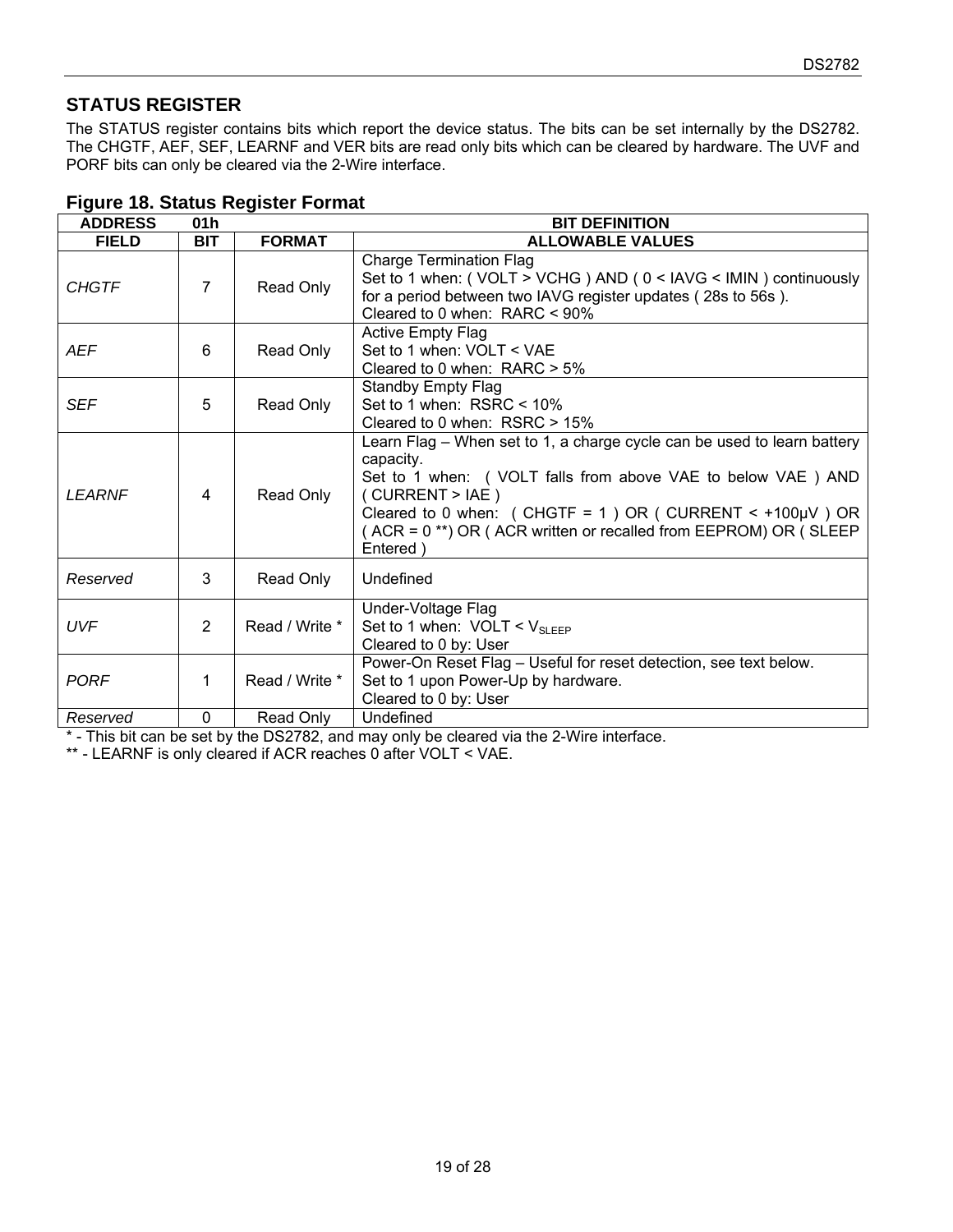## **CONTROL REGISTER**

All CONTROL register bits are read and write accessible. The CONTROL register is recalled from Parameter EEPROM memory at power-up. Register bit values can be modified in shadow RAM after power-up. Shadow RAM values can be saved as the power up default values by using the Copy Data command.

| <b>ADDRESS</b> | 60h        |               | <b>BIT DEFINITION</b>                                                                                                                                                                                                         |
|----------------|------------|---------------|-------------------------------------------------------------------------------------------------------------------------------------------------------------------------------------------------------------------------------|
| <b>FIELD</b>   | <b>BIT</b> | <b>FORMAT</b> | <b>ALLOWABLE VALUES</b>                                                                                                                                                                                                       |
| Reserved       |            |               | Undefined                                                                                                                                                                                                                     |
| <b>UVEN</b>    | 6          | Read/Write    | Under Voltage SLEEP Enable<br>0: Disables transition to SLEEP mode based on VIN voltage<br>1: Enables transition to SLEEP mode if,<br>VIN < $V_{SI}$ $_{EFP}$ AND SDA, SCL stable at either logic level for $t_{SI}$ $_{EFP}$ |
| <b>PMOD</b>    | 5          | Read/Write    | Power Mode Enable<br>0: Disables transition to SLEEP mode based on SDA, SCL logic state<br>1: Enables transition to SLEEP mode if SDA, SCL at a logic low for<br><b>I</b> SLEEP                                               |
| Reserved       | 0:4        |               | Undefined                                                                                                                                                                                                                     |

## **Figure 19. Control Register Format**

### **SPECIAL FEATURE REGISTER**

All Special Feature Register bits are read and write accessible, with default values specified in each bit definition.

| <b>ADDRESS</b> | 15h      |               | <b>BIT DEFINITION</b>                                                                                                                                                                                                                                                                                                                                                              |  |  |
|----------------|----------|---------------|------------------------------------------------------------------------------------------------------------------------------------------------------------------------------------------------------------------------------------------------------------------------------------------------------------------------------------------------------------------------------------|--|--|
| <b>FIELD</b>   | BIT      | <b>FORMAT</b> | <b>ALLOWABLE VALUES</b>                                                                                                                                                                                                                                                                                                                                                            |  |  |
| Reserved       | 2:7      |               | Undefined                                                                                                                                                                                                                                                                                                                                                                          |  |  |
| <b>SAWE</b>    |          | Read/Write    | Slave Address Write Enable<br>0: Disables writes to the Slave Address Register<br>1: Enables writes to the Slave Address Register<br>Power-up default: 0 (writes disabled)                                                                                                                                                                                                         |  |  |
| <b>PIOSC</b>   | $\Omega$ | Read/Write    | <b>PIO Sense and Control</b><br>Read values<br>0: PIO pin $\leq$ Vil<br>1: PIO pin $\geq$ Vih<br>Write values<br>0: Activates PIO pin open-drain output driver, forcing the PIO pin low<br>1: Disables the output driver, allowing the PIO pin to be pulled high or<br>used as an input<br>Power-up and SLEEP mode default: 1 (PIO pin is hi-Z)<br>Note: PIO pin has weak pulldown |  |  |

#### **Figure 20. Special Feature Register Format**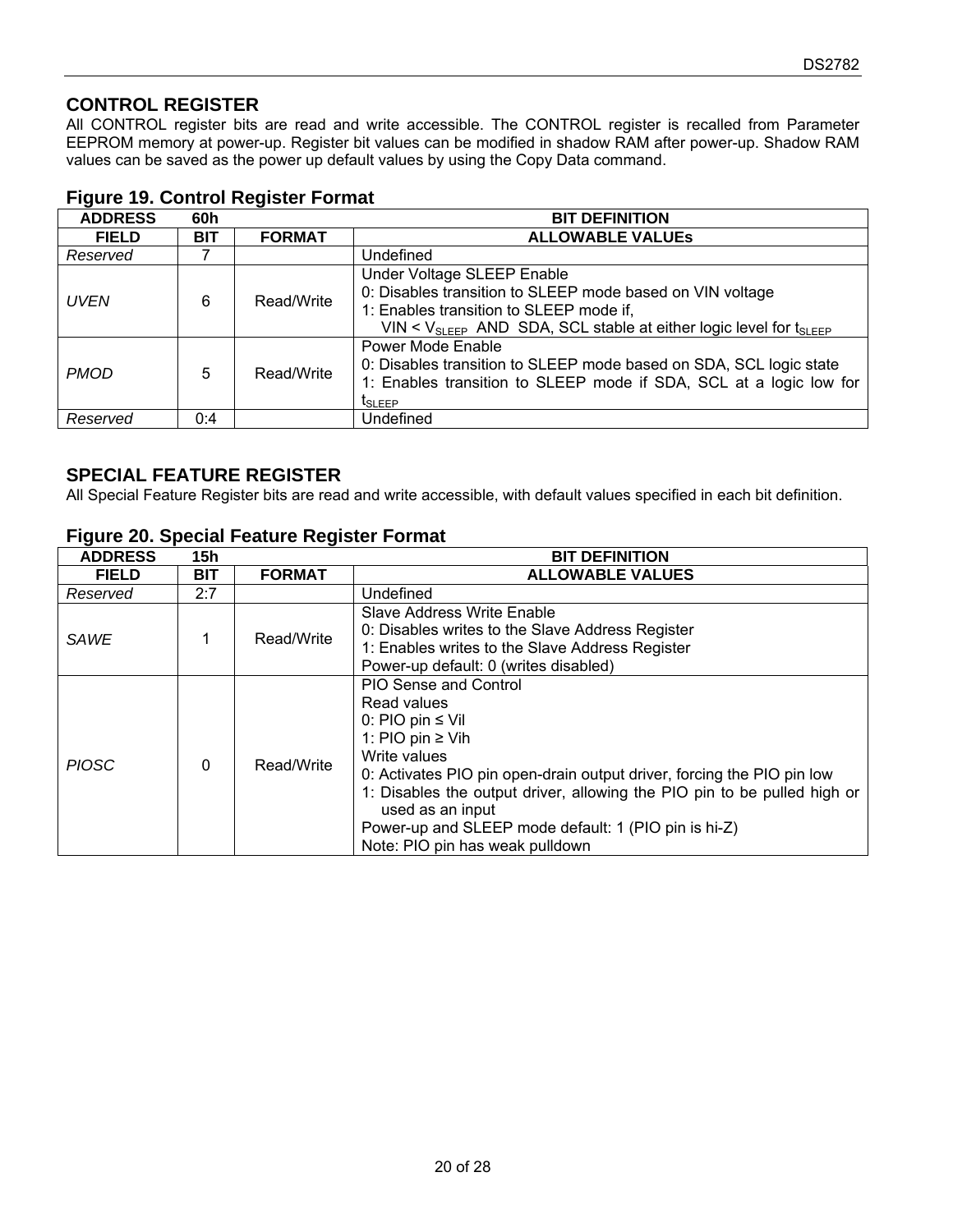## **EEPROM REGISTER**

The EEPROM register provides access control of the EEPROM blocks. EEPROM blocks can be locked to prevent alteration of data within the block. Locking a block disables write access to the block. Once a block is locked, it cannot be unlocked. Read access to EEPROM blocks is unaffected by the lock/unlock status.

| <b>ADDRESS</b> | 1Fh        |                      | <b>BIT DEFINITION</b>                                                                                                                                                                                                                                                                                                                                      |  |  |  |
|----------------|------------|----------------------|------------------------------------------------------------------------------------------------------------------------------------------------------------------------------------------------------------------------------------------------------------------------------------------------------------------------------------------------------------|--|--|--|
| <b>FIELD</b>   | <b>BIT</b> | <b>FORMAT</b>        | <b>ALLOWABLE VALUES</b>                                                                                                                                                                                                                                                                                                                                    |  |  |  |
| EEC            | 7          | Read Only            | <b>EEPROM Copy Flag</b><br>Set to 1 when: Copy Data command executed<br>Cleared to 0 when: Copy Data command completes<br>Note: While EEC = 1, writes to EEPROM addresses are ignored<br>Power-up default: 0                                                                                                                                               |  |  |  |
| <b>LOCK</b>    | 6          | Read /<br>Write to 1 | <b>EEPROM Lock Enable</b><br>Host write to 1: Enables the Lock command. Host must issue Lock<br>command as next command after writing Lock Enable bit to 1.<br>Cleared to 0 when: Lock command completes or when Lock command<br>not the command issued immediately following the Write command<br>used to set the Lock Enable bit.<br>Power-up default: 0 |  |  |  |
| Reserved       | 2:6        |                      | Undefined                                                                                                                                                                                                                                                                                                                                                  |  |  |  |
| BL 1           |            | Read Only            | EEPROM Block 1 Lock Flag (Parameter EEPROM 60h - 7Fh)<br>0: EEPROM is not locked<br>1: EEPROM block is locked<br>Factory default: 0                                                                                                                                                                                                                        |  |  |  |
| BL0            | $\Omega$   | Read Only            | EEPROM Block 0 Lock Flag (User EEPROM 20h - 2Fh)<br>0: EEPROM is not locked<br>1: EEPROM block is locked<br>Factory default: 0                                                                                                                                                                                                                             |  |  |  |

#### **Figure 21. EEPROM Register Format**

### **PROGRAMMABLE SLAVE ADDRESS**

The 2-Wire slave address of the DS2782 is stored in the parameter EEPROM block, address 7Eh. Programming the slave address requires a write to set the SAWE (Slave Address Write Enable) bit in the Special Features register, followed by a write to 7Eh with the desired slave address. The new slave address value is effective following the write to 7Eh, and must be used to address the DS2782 on subsequent bus transactions. The slave address value is not stored to EEPROM until a Copy EEPROM block 1 command is executed. Prior to executing the Copy command, power cycling the DS2782 restores the original slave address value. The data format of the slave address value in address 7Eh is shown in Figure 22. When not writing the slave address, the SAWE bit should be written to a 0.

## **Figure 22. Slave Address Format**

|                  |                  |                  |                  | ADDRESS 7Eh      |       |                  |              |
|------------------|------------------|------------------|------------------|------------------|-------|------------------|--------------|
| BIT <sub>7</sub> | BIT <sub>6</sub> | BIT <sub>5</sub> | BIT <sub>4</sub> | BIT <sub>3</sub> | BIT 2 | BIT <sub>1</sub> | <b>BIT 0</b> |
| A6               | A5               | A4               | A3               | A2               | A1    | A0               |              |

**A6-A0:** Slave Address. A6-A0 contains the 7-bit slave address of the DS2782. The factory default is 0110100b.

**X:** Reserved Bits.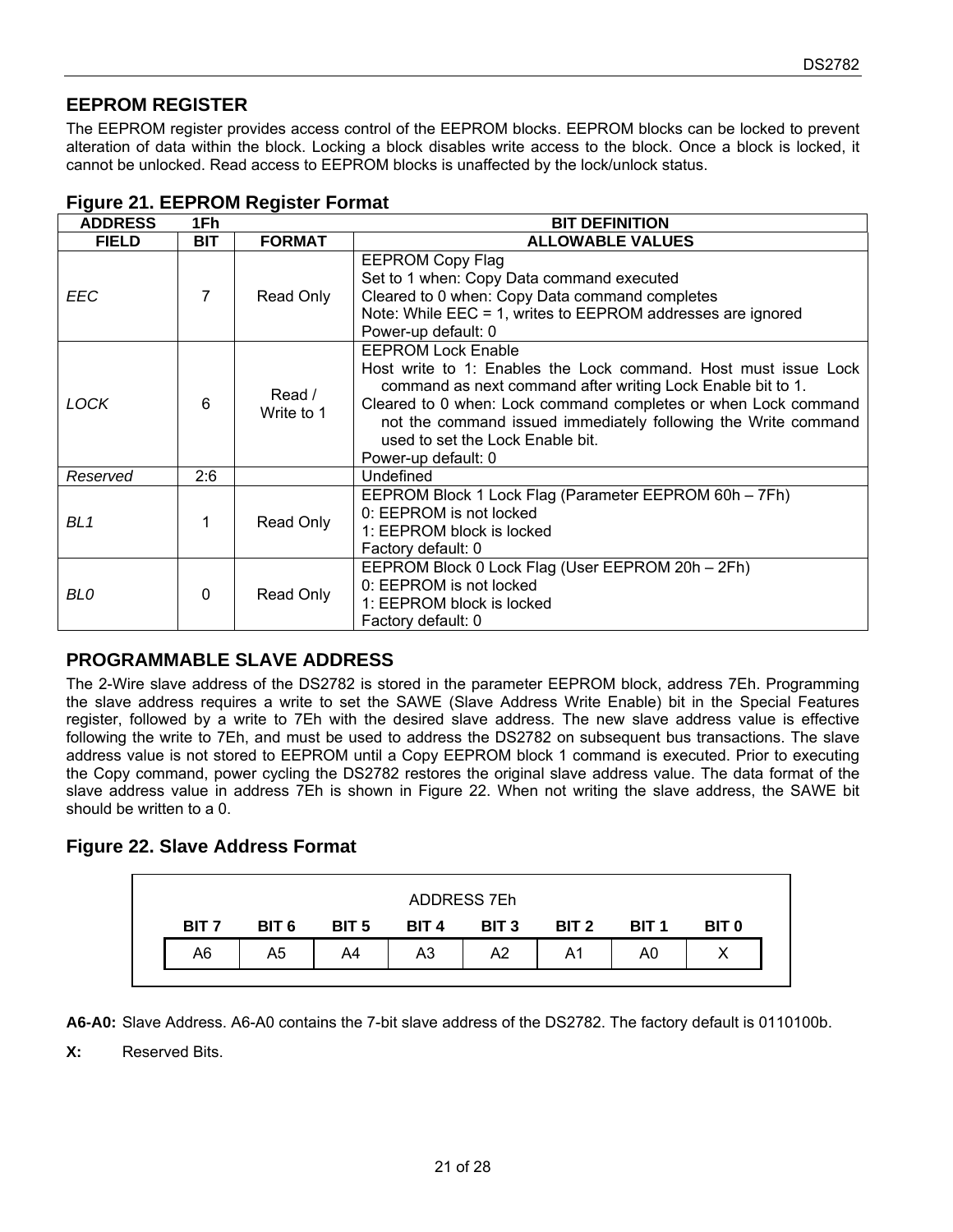### **MEMORY**

The DS2782 has a 256 byte linear memory space with registers for instrumentation, status, and control, as well as EEPROM memory blocks to store parameters and user information. Byte addresses designated as "Reserved" return undefined data when read. Reserved bytes should not be written. Several byte registers are paired into twobyte registers in order to store 16-bit values. The most significant byte (MSB) of the 16 bit value is located at a even address and the least significant byte (LSB) is located at the next address (odd) byte. When the MSB of a two-byte register is read, the MSB and LSB are latched simultaneously and held for the duration of the read data command to prevent updates to the LSB during the read. This ensures synchronization between the two register bytes. For consistent results, always read the MSB and the LSB of a two-byte register during the same read data command sequence.

EEPROM memory consists of the NV EEPROM cells overlaid with volatile shadow RAM. The Read Data and Write Data commands allow the 2-Wire interface to directly accesses only the shadow RAM. The Copy Data and Recall Data function commands transfer data between the shadow RAM and the EEPROM cells. In order to modify the data stored in the EEPROM cells, data must be written to the shadow RAM and then copied to the EEPROM. In order to verify the data stored in the EEPROM cells, the EEPROM data must be recalled to the shadow RAM and then read from the shadow RAM. See Figure 23.

### **USER EEPROM**

A 16 byte User EEPROM memory (block 0, addresses 20h - 2Fh) provides NV memory that is uncommitted to other DS2782 functions. Accessing the User EEPROM block does not affect the operation of the DS2782. User EEPROM is lockable, and once locked, write access is not allowed. The battery pack or host system manufacturer can program lot codes, date codes and other manufacturing, warranty, or diagnostic information and then lock it to safeguard the data. User EEPROM can also store parameters for charging to support different size batteries in a host device as well as auxiliary model data such as time to full charge estimation parameters.

## **PARAMETER EEPROM**

Model data for the cells, as well as application operating parameters are stored in the Parameter EEPROM memory (block 1, addresses 60h - 7Fh). The **ACR** (MSB and LSB) and **AS** registers are automatically saved to EEPROM when the **RARC** result crosses 4% boundaries. This allows the DS2782 to be located outside the protection FETs. In this manner, if a protection device is triggered, the DS2782 cannot lose more that 4% of charge or discharge data.



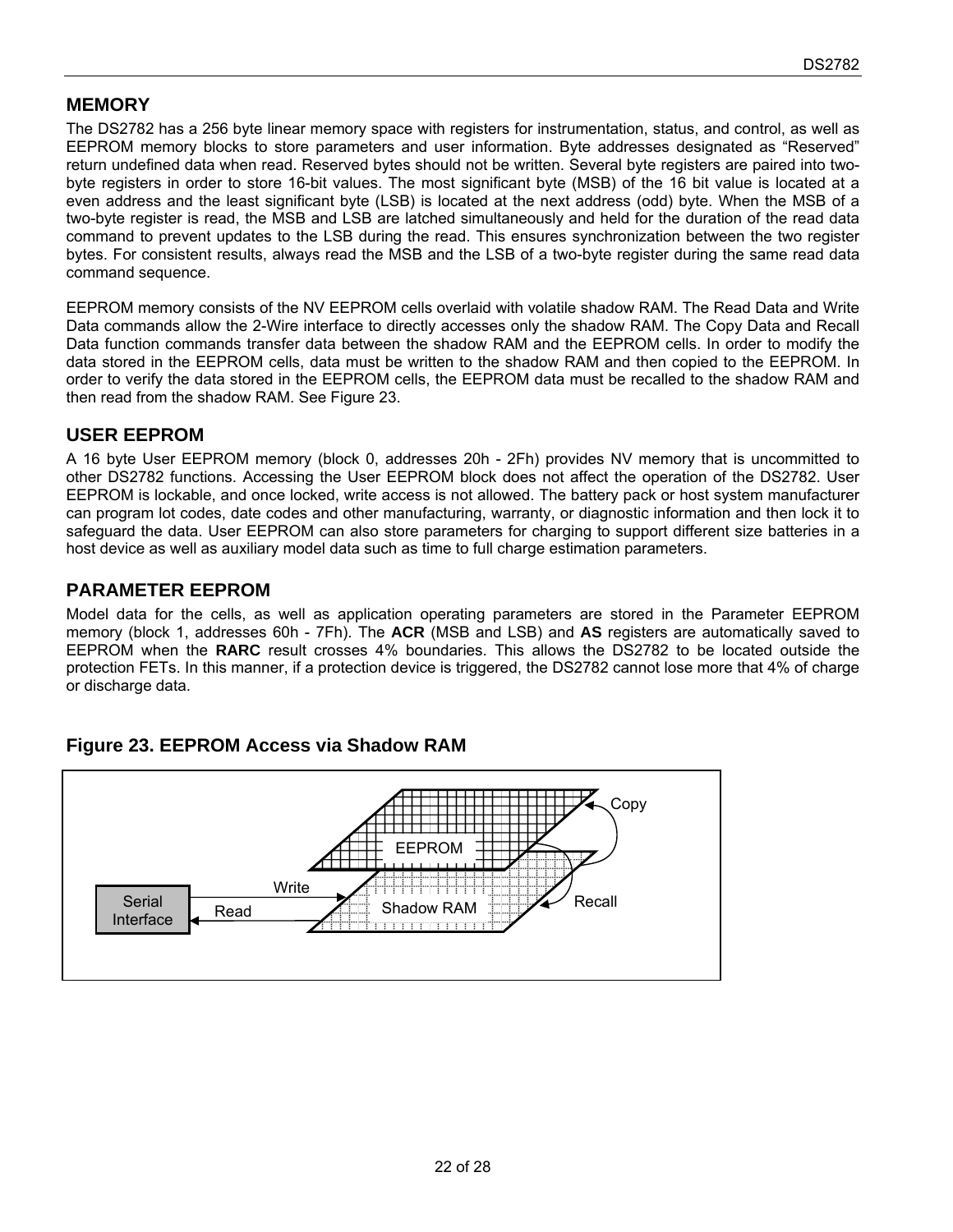## **Table 2. Memory Map**

| <b>ADDRESS (HEX)</b> | <b>DESCRIPTION</b>                                   | <b>READ/WRITE</b> |
|----------------------|------------------------------------------------------|-------------------|
| 00                   | Reserved                                             | R.                |
| 01                   | <b>STATUS</b> - Status Register                      | R/W               |
| 02                   | <b>RAAC</b> - Remaining Active Absolute Capacity MSB | R.                |
| 03                   | RAAC - Remaining Active Absolute Capacity LSB        | $\mathsf{R}$      |
| 04                   | RSAC - Remaining Standby Absolute Capacity MSB       | R                 |
| 05                   | RSAC - Remaining Standby Absolute Capacity LSB       | $\mathsf{R}$      |
| 06                   | <b>RARC</b> - Remaining Active Relative Capacity     | R                 |
| 07                   | <b>RSRC</b> - Remaining Standby Relative Capacity    | R                 |
| 08                   | <b>IAVG</b> - Average Current Register MSB           | R                 |
| 09                   | <b>IAVG</b> - Average Current Register LSB           | R                 |
| 0A                   | <b>TEMP</b> - Temperature Register MSB               | R                 |
| 0B                   | TEMP - Temperature Register LSB                      | $\mathsf{R}$      |
| OC                   | <b>VOLT</b> - Voltage Register MSB                   | R                 |
| 0D                   | <b>VOLT</b> - Voltage Register LSB                   | R                 |
| 0E                   | <b>CURRENT</b> - Current Register MSB                | R                 |
| 0F                   | <b>CURRENT</b> - Current Register LSB                | $\mathsf{R}$      |
| 10                   | <b>ACR</b> - Accumulated Current Register MSB        | $R/W^*$           |
| 11                   | <b>ACR</b> - Accumulated Current Register LSB        | $R/W^*$           |
| 12                   | <b>ACRL - Low Accumulated Current Register MSB</b>   | R                 |
| 13                   | <b>ACRL</b> - Low Accumulated Current Register LSB   | $\mathsf{R}$      |
| 14                   | AS - Age Scalar                                      | $R/W^*$           |
| 15                   | <b>SFR</b> - Special Feature Register                | R/W               |
| 16                   | <b>FULL</b> - Full Capacity MSB                      | R                 |
| 17                   | <b>FULL</b> - Full Capacity LSB                      | R                 |
| 18                   | <b>AE</b> - Active Empty MSB                         | R                 |
| 19                   | AE - Active Empty LSB                                | R                 |
| 1A                   | <b>SE</b> - Standby Empty MSB                        | R                 |
| 1B                   | <b>SE</b> - Standby Empty LSB                        | R                 |
| 1C to 1E             | Reserved                                             |                   |
| 1F                   | <b>EEPROM - EEPROM Register</b>                      | R/W               |
| 20 to 2F             | User EEPROM, Lockable, Block 0                       | R/W               |
| 30 to 37             | Additional User EEPROM, Lockable, Block 0            | $R/W^+$           |
| 38 to 5F             | Reserved                                             |                   |
| 60 to 7F             | Parameter EEPROM, Lockable, Block 1                  | R/W               |
| 80 to EF             | Reserved                                             |                   |
| F0 to F7             | Unique ID                                            | $\mathsf{R}^*$    |
| 80 to FF             | Reserved                                             |                   |
| FE.                  | <b>Function Command Register</b>                     | W                 |
| FF.                  | Reserved                                             |                   |

\* Register value is automatically saved to EEPROM during ACTIVE mode operation and recalled from EEPROM on power up.

+ Unique 64 bit ID is a factory option available by special order. Units with IDs do not allow access to additional user EEPROM block 0.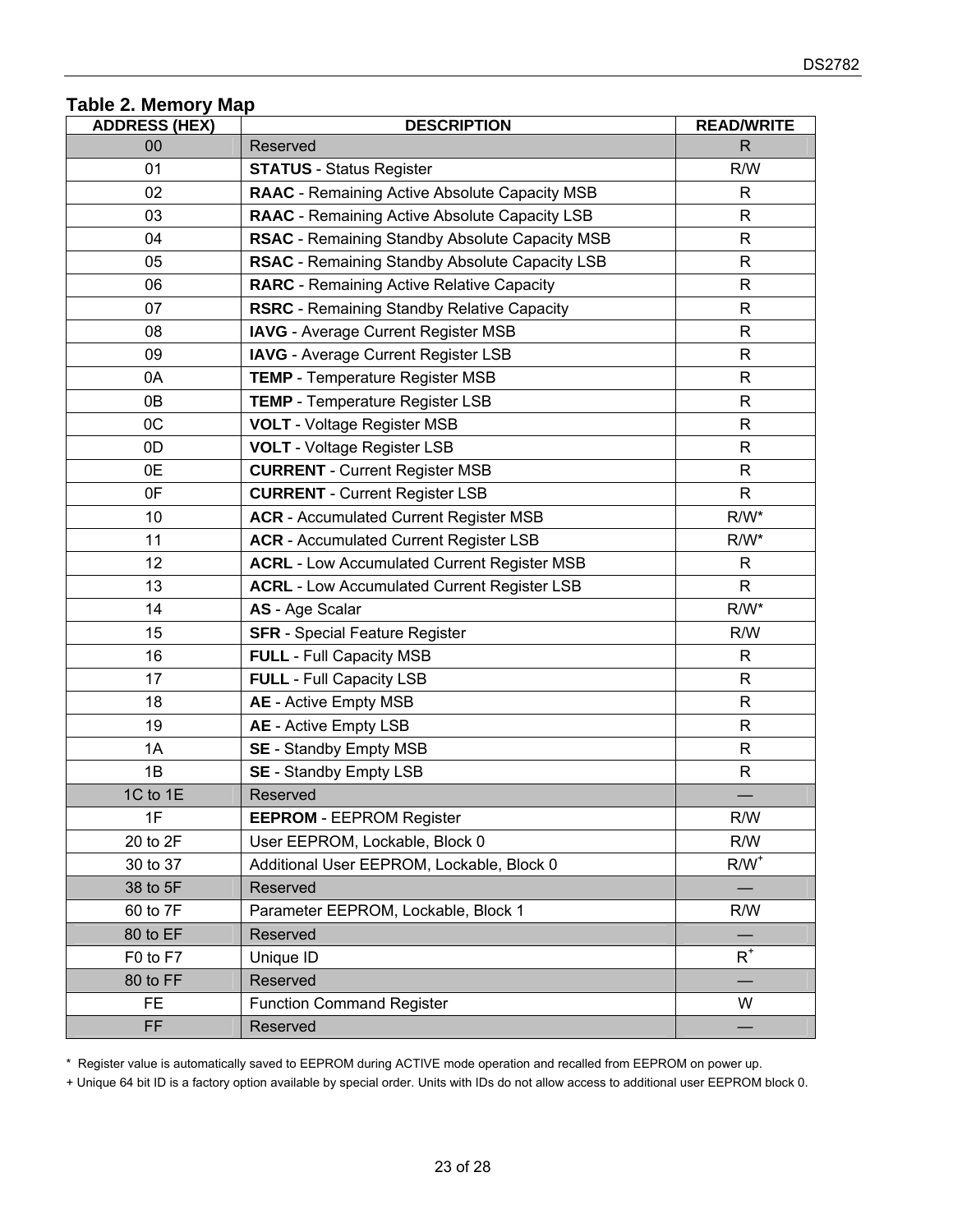| <b>ADDRESS</b><br>(HEX) | <b>DESCRIPTION</b>                   | <b>ADDRESS</b><br>(HEX) | <b>DESCRIPTION</b>                      |
|-------------------------|--------------------------------------|-------------------------|-----------------------------------------|
| 60                      | <b>CONTROL</b> - Control Register    | 70                      | AE 3040 Slope                           |
| 61                      | <b>AB</b> - Accumulation Bias        | 71                      | AE 2030 Slope                           |
| 62                      | <b>AC</b> - Aging Capacity MSB       | 72                      | AE 1020 Slope                           |
| 63                      | <b>AC</b> - Aging Capacity LSB       | 73                      | AE 0010 Slope                           |
| 64                      | <b>VCHG</b> - Charge Voltage         | 74                      | SE 3040 Slope                           |
| 65                      | <b>IMIN</b> - Minimum Charge Current | 75                      | SE 2030 Slope                           |
| 66                      | <b>VAE</b> - Active Empty Voltage    | 76                      | SE 1020 Slope                           |
| 67                      | <b>IAE</b> - Active Empty Current    | 77                      | SE 0010 Slope                           |
| 68                      | Active Empty 40                      | 78                      | <b>RSGAIN</b> - Sense Resistor Gain MSB |
| 69                      | <b>RSNSP</b> - Sense Resistor Prime  | 79                      | <b>RSGAIN</b> - Sense Resistor Gain LSB |
| 6A                      | Full 40 MSB                          | 7A                      | RSTC - Sense Resistor Temp. Coeff.      |
| 6B                      | Full 40 LSB                          | 7B                      | <b>FRSGAIN</b> - Factory Gain MSB       |
| 6C                      | Full 3040 Slope                      | 7C                      | <b>FRSGAIN</b> - Factory Gain LSB       |
| 6D                      | Full 2030 Slope                      | 7D                      | Reserved                                |
| 6E                      | Full 1020 Slope                      | 7E                      | 2-Wire Slave Address                    |
| 6F                      | Full 0010 Slope                      | 7F                      | Reserved                                |

#### **Table 3. Parameter EEPROM Memory Block 1**

### **2-WIRE BUS SYSTEM**

The 2-Wire bus system supports operation as a slave only device in a single or multi-slave, and single or multimaster system. Up to 128 slave devices may share the bus by uniquely setting the 7-bit slave address. The 2-wire interface consists of a serial data line (SDA) and serial clock line (SCL). SDA and SCL provide bidirectional communication between the DS2782 slave device and a master device at speeds up to 400 kHz. The DS2782's SDA pin operates bi-directionally, that is, when the DS2782 receives data, SDA operates as an input, and when the DS2782 returns data, SDA operates as an open drain output, with the host system providing a resistive pull-up. The DS2782 always operates as a slave device, receiving and transmitting data under the control of a master device. The master initiates all transactions on the bus and generates the SCL signal as well as the START and STOP bits which begin and end each transaction.

#### **Bit Transfer**

One data bit is transferred during each SCL clock cycle, with the cycle defined by SCL transitioning low-to-high and then high-to-low. The SDA logic level must remain stable during the high period of the SCL clock pulse. Any change in SDA when SCL is high is interpreted as a START or STOP control signal.

#### **Bus Idle**

The bus is defined to be idle, or not busy, when no master device has control. Both SDA and SCL remain high when the bus is idle. The STOP condition is the proper method to return the bus to the idle state.

#### **START and STOP Conditions**

The master initiates transactions with a START condition (S), by forcing a high-to-low transition on SDA while SCL is high. The master terminates a transaction with a STOP condition (P), a low-to-high transition on SDA while SCL is high. A Repeated START condition (Sr) can be used in place of a STOP then START sequence to terminate one transaction and begin another without returning the bus to the idle state. In multi-master systems, a Repeated START allows the master to retain control of the bus. The START and STOP conditions are the only bus activities in which the SDA transitions when SCL is high.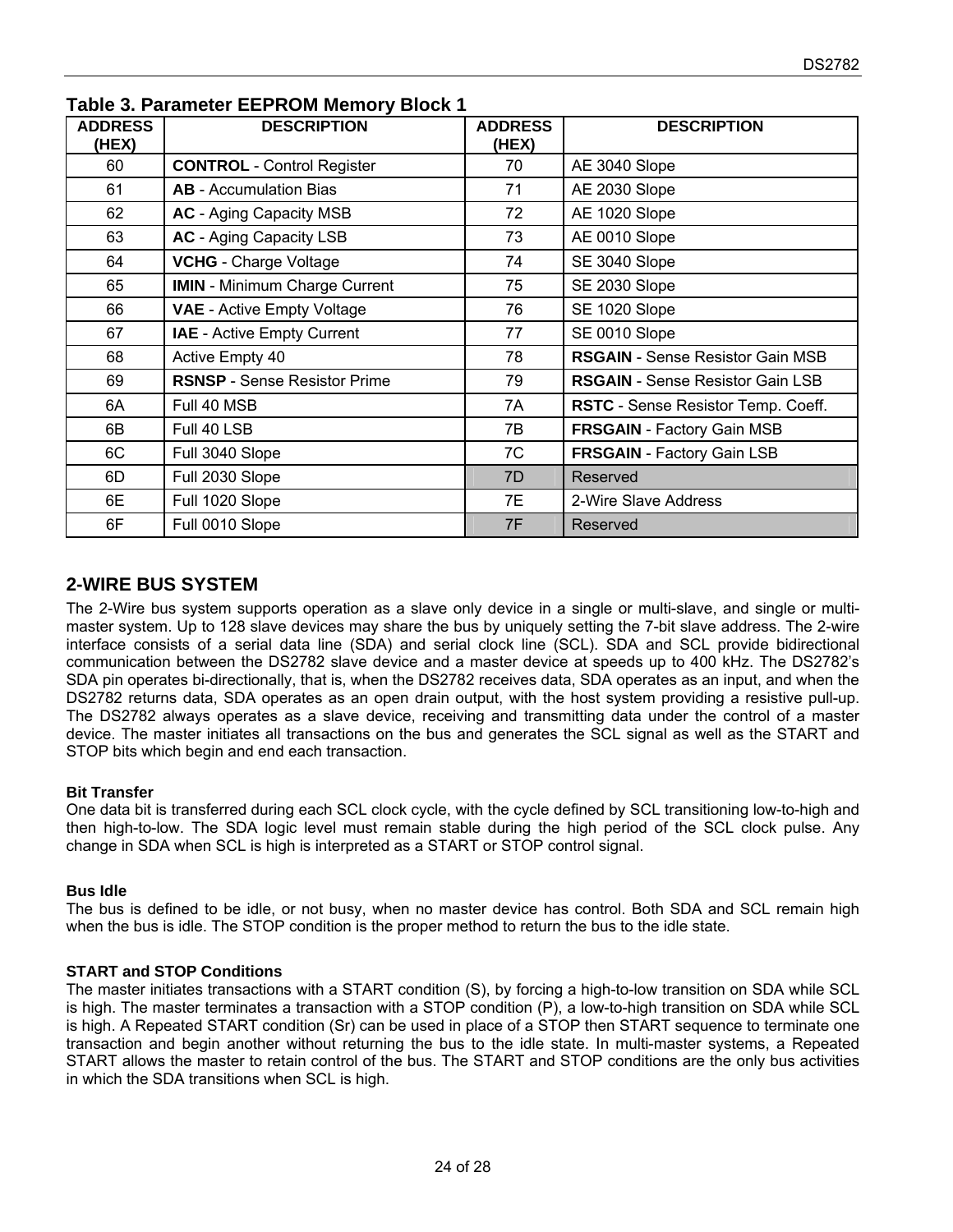#### **Acknowledge Bits**

Each byte of a data transfer is acknowledged with an Acknowledge bit (A) or a No Acknowledge bit (N). Both the master and the DS2782 slave generate acknowledge bits. To generate an Acknowledge, the receiving device must pull SDA low before the rising edge of the acknowledge-related clock pulse (ninth pulse) and keep it low until SCL returns low. To generate a No Acknowledge (also called NAK), the receiver releases SDA before the rising edge of the acknowledge-related clock pulse and leaves SDA high until SCL returns low. Monitoring the acknowledge bits allows for detection of unsuccessful data transfers. An unsuccessful data transfer can occur if a receiving device is busy or if a system fault has occurred. In the event of an unsuccessful data transfer, the bus master should reattempt communication.

#### **Data Order**

A byte of data consists of 8 bits ordered most significant bit (msb) first. The least significant bit (lsb) of each byte is followed by the Acknowledge bit. DS2782 registers composed of multi-byte values are ordered most significant byte (MSB) first. The MSB of multi-byte registers is stored on even data memory addresses.

#### **Slave Address**

A bus master initiates communication with a slave device by issuing a START condition followed by a Slave Address (SAddr) and the read/write (R/W) bit. When the bus is idle, the DS2782 continuously monitors for a START condition followed by its slave address. When the DS2782 receives a slave address that matches the value in its Programmable Slave Address register, it responds with an Acknowledge bit during the clock period following the R/W bit. The 7-bit Programmable Slave Address register is factory programmed to 0110100. The slave address can be re-programmed, refer to the Programmable Slave Address section for details.

#### **Read/Write Bit**

The R/W bit following the slave address determines the data direction of subsequent bytes in the transfer. R/W = 0 selects a write transaction, with the following bytes being written by the master to the slave. R/W = 1 selects a read transaction, with the following bytes being read from the stave by the master.

#### **Bus Timing**

The DS2782 is compatible with any bus timing up to 400kHz. No special configuration is required to operate at any speed.

#### **2-Wire Command Protocols**

The command protocols involve several transaction formats. The simplest format consists of the master writing the START bit, slave address, R/W bit, and then monitoring the acknowledge bit for presence of the DS2782. More complex formats such as the Write Data, Read Data and Function command protocols write data, read data and execute device specific operations. All bytes in each command format require the slave or host to return an Acknowledge bit before continuing with the next byte. Each function command definition outlines the required transaction format. The following key applies to the transaction formats.

| <b>KEY</b>   | <b>DESCRIPTION</b>           | <b>KEY</b> | <b>DESCRIPTION</b>          |
|--------------|------------------------------|------------|-----------------------------|
| $\mathbf{C}$ | <b>START bit</b>             | Sr         | <b>Repeated START</b>       |
| SAddr        | Slave Address (7-bit)        | W          | $R/W$ bit = 0               |
| FCmd         | <b>Function Command byte</b> | R          | $R/W$ bit = 1               |
| MAddr        | Memory Address byte          |            | STOP bit                    |
| Data         | Data byte written by master  | Data       | Data byte returned by slave |
|              | Acknowledge bit - Master     |            | Acknowledge bit - Slave     |
| N            | No Acknowledge - Master      |            | No Acknowledge - Slave      |

#### **Table 4. 2-Wire Protocol Key**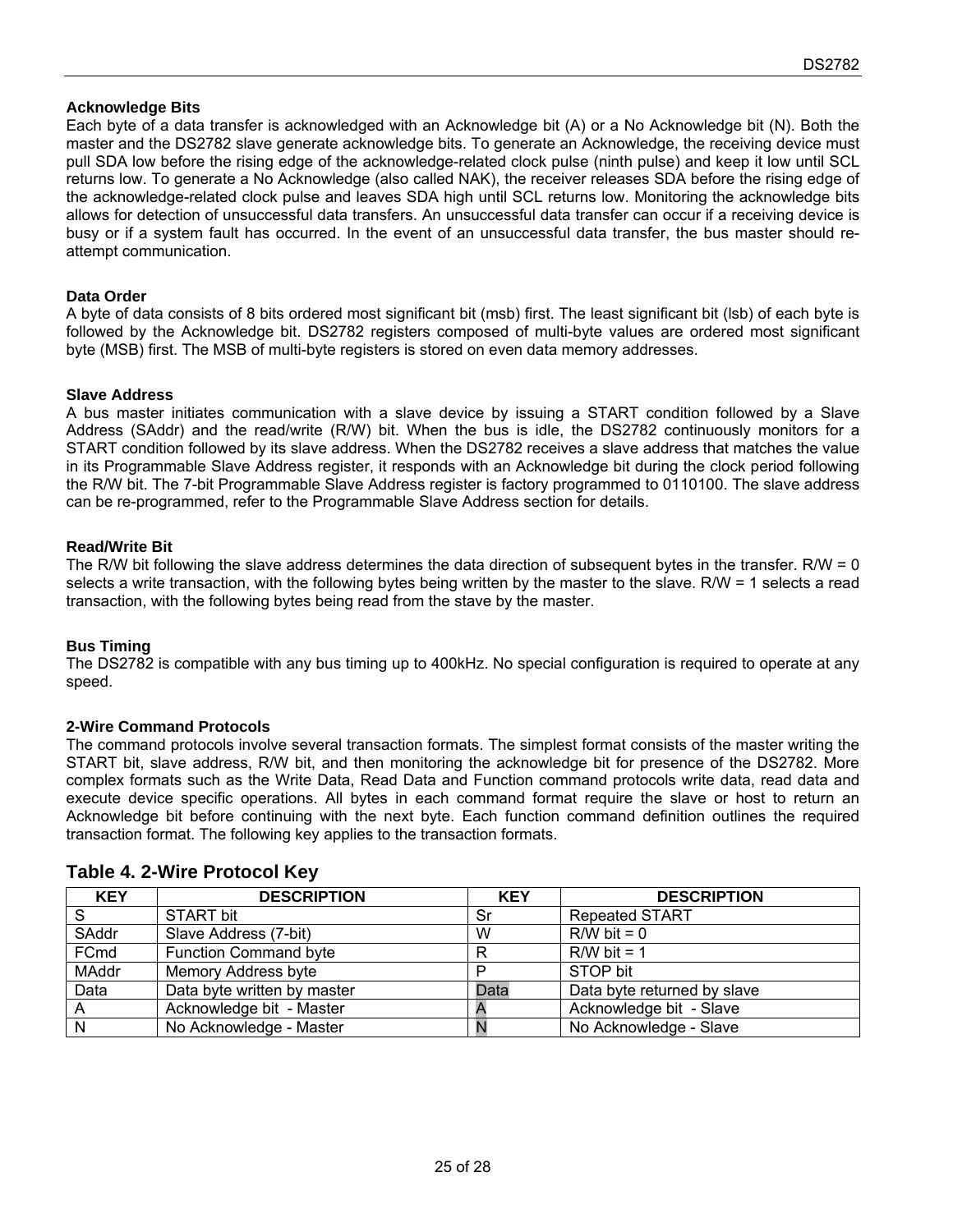#### **Basic Transaction Formats**

Write: S SAddr W A MAddr A Data0 A P

A write transaction transfers one or more data bytes *to* the DS2782. The data transfer begins at the memory address supplied in the MAddr byte. Control of the SDA signal is retained by the master throughout the transaction, except for the Acknowledge cycles.

Read: S SAddr W A MAddr A Sr SAddr R A Data0 N P

Write Portion **Read Portion** 

A read transaction transfers one or more bytes *from* the DS2782. Read transactions are composed of two parts, a write portion followed by a read portion, and is therefore inherently longer than a write transaction. The write portion communicates the starting point for the read operation. The read portion follows immediately, beginning with a Repeated START, Slave Address with R/W set to a 1. Control of SDA is assumed by the DS2782 beginning with the Slave Address Acknowledge cycle. Control of the SDA signal is retained by the DS2782 throughout the transaction, except for the Acknowledge cycles. The master indicates the end of a read transaction by responding to the last byte it requires with a No Acknowledge. This signals the DS2782 that control of SDA is to remain with the master following the Acknowledge clock.

#### **Write Data Protocol**

The write data protocol is used to write to register and shadow RAM data to the DS2782 starting at memory address MAddr. Data0 represents the data written to MAddr, Data1 represents the data written to MAddr + 1 and DataN represents the last data byte, written to MAddr + N. The master indicates the end of a write transaction by sending a STOP or Repeated START after receiving the last acknowledge bit.

S SAddr W A MAddr A Data0 A Data1 A … DataN A P

The msb of the data to be stored at address MAddr can be written immediately after the MAddr byte is acknowledged. Because the address is automatically incremented after the least significant bit (lsb) of each byte is received by the DS2782, the msb of the data at address MAddr + 1 is can be written immediately after the acknowledgement of the data at address MAddr. If the bus master continues an auto-incremented write transaction beyond address 4Fh, the DS2782 ignores the data. Data is also ignored on writes to read-only addresses and reserved addresses, locked EEPROM blocks as well as a write that auto increments to the Function Command register (address FEh). Incomplete bytes and bytes that are Not Acknowledged by the DS2782 are not written to memory. As noted in the Memory Section, writes to unlocked EEPROM blocks modify the shadow RAM only.

#### **Read Data Protocol**

The Read Data protocol is used to read register and shadow RAM data from the DS2782 starting at memory address specified by MAddr. Data0 represents the data byte in memory location MAddr, Data1 represents the data from MAddr + 1 and DataN represents the last byte read by the master.

S SAddr W A MAddr A Sr SAddr R A Data0 A Data1 A ... DataN N P

Data is returned beginning with the most significant bit (msb) of the data in MAddr. Because the address is automatically incremented after the least significant bit (lsb) of each byte is returned, the msb of the data at address MAddr + 1 is available to the host immediately after the acknowledgement of the data at address MAddr. If the bus master continues to read beyond address FFh, the DS2782 outputs data values of FFh. Addresses labeled "Reserved" in the memory map return undefined data. The bus master terminates the read transaction at any byte boundary by issuing a No Acknowledge followed by a STOP or Repeated START.

#### **Function Command Protocol**

The Function Command protocol executes a device specific operation by writing one of the function command values (FCmd) to memory address FEh. Table 5 lists the DS2782 FCmd values and describes the actions taken by each. A one byte write protocol is used to transmit the function command, with the MAddr set to FEh and the data byte set to the desired FCmd value. Additional data bytes are ignored. Data read from memory address FEh is undefined. S SAddr W A MAddr=0FEh A FCmd A P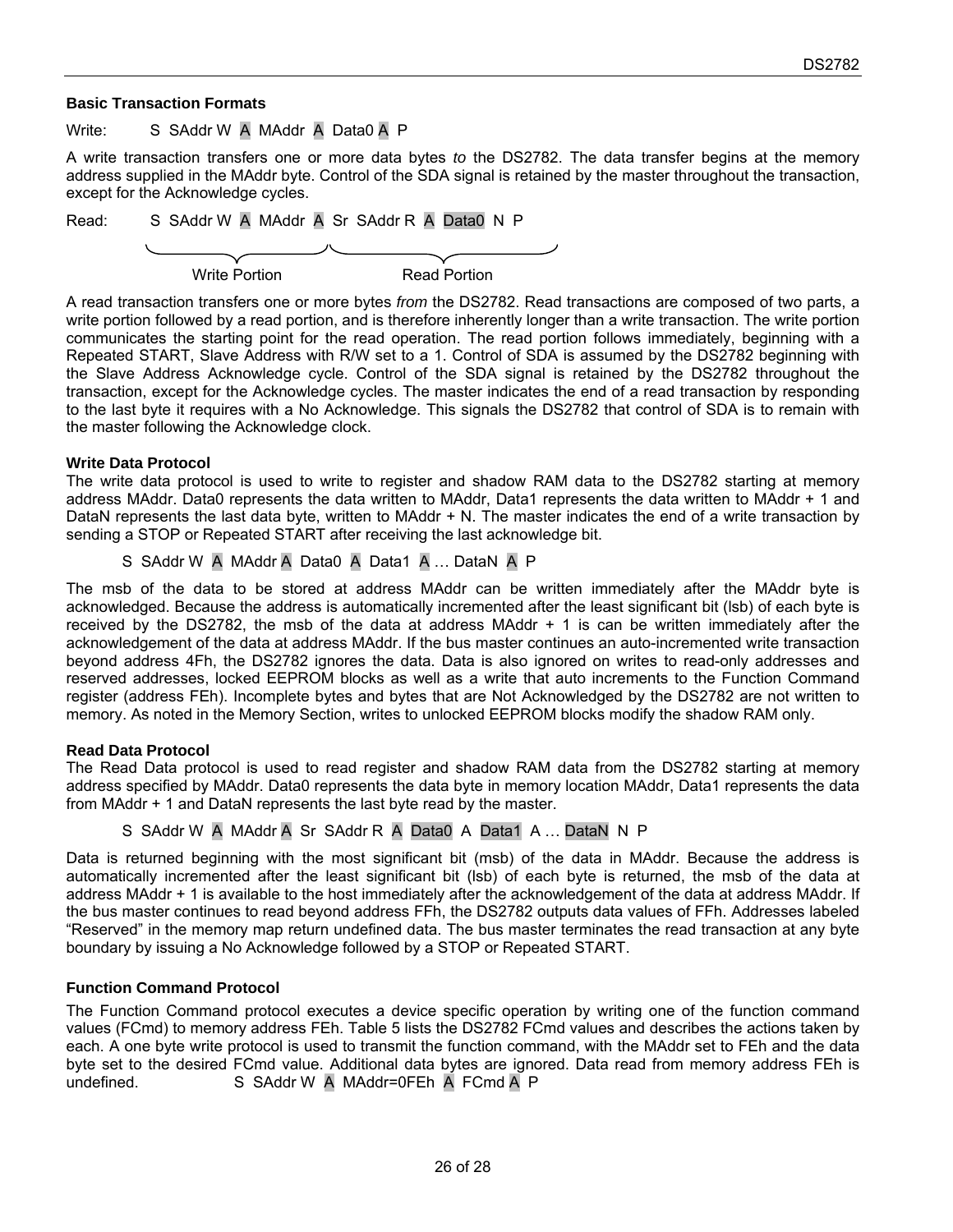#### **Table 5. Function Commands**

| <b>FUNCTION</b><br><b>COMMAND</b> | <b>TARGET</b><br><b>EEPROM</b><br><b>BLOCK</b> | <b>FCMD</b><br><b>VALUE</b> | <b>DESCRIPTION</b>                                                                                                                                                                                                                                                                                                                                                                                                                                                                                                                                                                                                                                                                     |  |  |  |
|-----------------------------------|------------------------------------------------|-----------------------------|----------------------------------------------------------------------------------------------------------------------------------------------------------------------------------------------------------------------------------------------------------------------------------------------------------------------------------------------------------------------------------------------------------------------------------------------------------------------------------------------------------------------------------------------------------------------------------------------------------------------------------------------------------------------------------------|--|--|--|
|                                   | $\Omega$                                       | 42h                         | This command copies the shadow RAM to the target EEPROM block.<br>Copy Data commands that target locked blocks are ignored. While the<br>Copy Data command is executing, the EEC bit in the EEPROM register is<br>set to 1, and Write Data commands with MAddr set to any address within<br>the target block are ignored. Read Data and Write Data commands with<br>MAddr set outside the target block are processed while the copy is in<br>progress. The Copy Data command execution time, t <sub>EEC</sub> , is 2ms typical<br>and starts after the FCMD byte is acknowledged. Subsequent Copy or<br>Lock commands must be delayed until the EEPROM programming cycle<br>completes. |  |  |  |
| Copy Data                         |                                                | 44h                         |                                                                                                                                                                                                                                                                                                                                                                                                                                                                                                                                                                                                                                                                                        |  |  |  |
|                                   | O                                              | B <sub>2</sub> h            | This command recalls the contents of the targeted EEPROM block to its<br>shadow RAM.                                                                                                                                                                                                                                                                                                                                                                                                                                                                                                                                                                                                   |  |  |  |
| Recall Data                       |                                                | B4h                         |                                                                                                                                                                                                                                                                                                                                                                                                                                                                                                                                                                                                                                                                                        |  |  |  |
|                                   | 0                                              | 63h                         | This command locks (write-protects) the targeted EEPROM block. The<br>LOCK bit in the EEPROM register must be set to 1 before the lock<br>command is executed. If the LOCK bit is 0, the lock command has no<br>effect. The lock command is permanent; a locked block can never be                                                                                                                                                                                                                                                                                                                                                                                                     |  |  |  |
| Lock                              |                                                | 66h                         | written again. The Lock command execution time, $t_{\text{EEC}}$ , is 2ms typical and<br>starts after the FCMD byte is acknowledged. Subsequent Copy or Lock<br>commands must be delayed until the EEPROM programming cycle<br>completes.                                                                                                                                                                                                                                                                                                                                                                                                                                              |  |  |  |

### **64-BIT UNIQUE ID**

The DS2782 can be special ordered with a unique, factory-programmed ID that is 64 bits in length. The first eight bits are the product family code (B2h for DS2782). The next 48 bits are a unique 40-bit serial number followed by 0x82h. The last eight bits are a cyclic redundancy check (CRC) of the first 56 bits (see Figure 24). The 64-bit ID can be read as 8 bytes starting at memory address F0h. The 64-bit ID is read only.

## **Figure 24. 64-Bit ID Format**



### **PACKAGE INFORMATION**

For the latest package outline information and land patterns, go to **[www.maxim-ic.com/packages](http://www.maxim-ic.com/packages)**.

| <b>PACKAGE TYPE</b> | <b>PACKAGE CODE</b> | DOCUMENT NO. |
|---------------------|---------------------|--------------|
| 8 TSSOP             | $H8+2$              | 21-0175      |
| 10 TDFN-EP          | T1034+1             | 21-0268      |